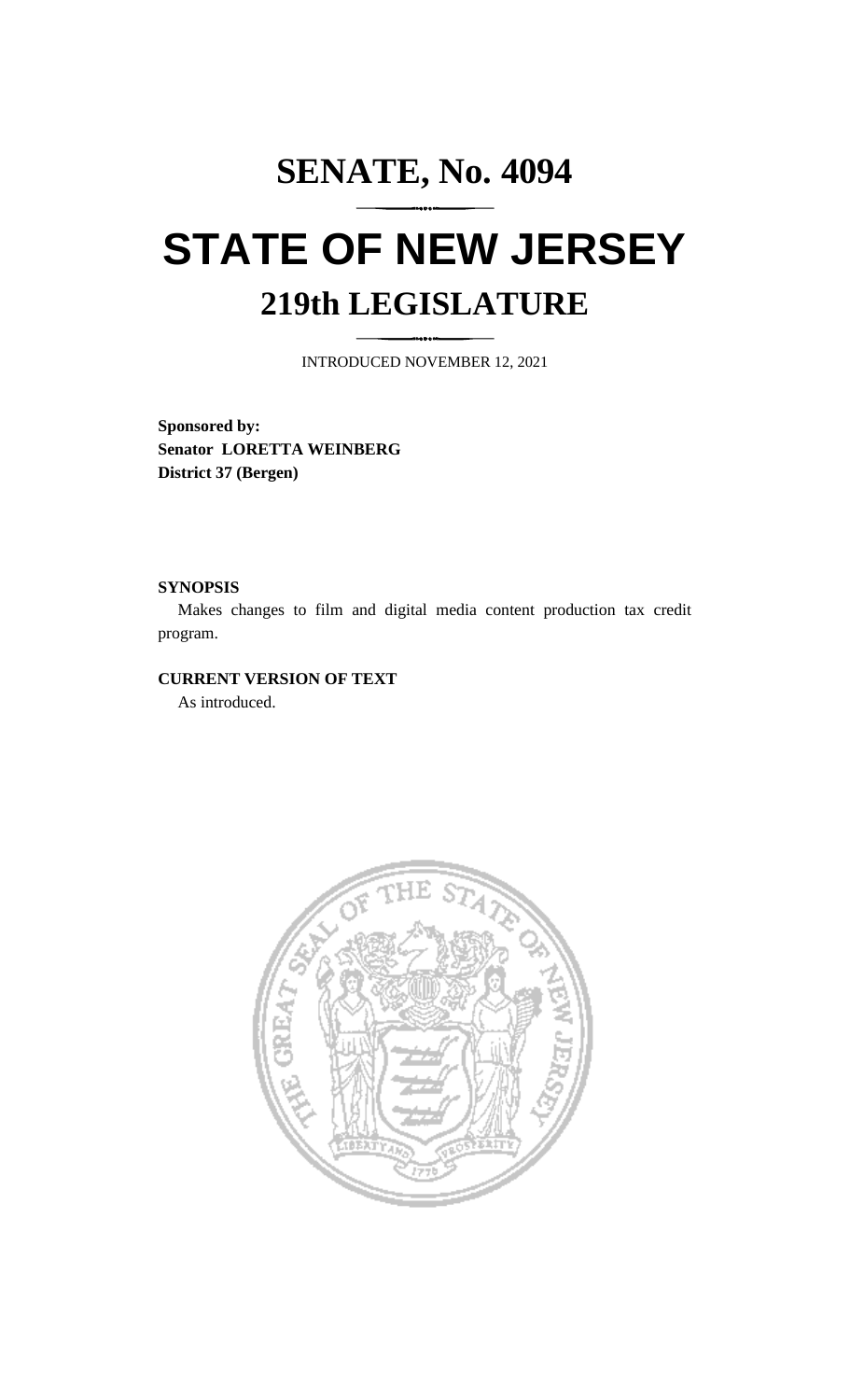**AN ACT** concerning gross income and corporation business tax credits for qualified film and digital media content production expenses and amending P.L.2018, c.56. **BE IT ENACTED** *by the Senate and General Assembly of the State of New Jersey:* 8 1. Section 1 of P.L.2018, c.56 (C.54:10A-5.39b) is amended to read as follows: 1. a. (1) A taxpayer, upon approval of an application to the authority and the director, shall be allowed a credit against the tax imposed pursuant to section 5 of P.L.1945, c.162 (C.54:10A-5) in an amount equal to 35 percent of the qualified film production expenses of the taxpayer during a privilege period commencing on or after July 1, 2018 but before July 1, 2034, provided that: (a) at least 60 percent of the total film production expenses, exclusive of post-production costs, of the taxpayer are incurred for services performed, and goods purchased through vendors authorized to do business, in New Jersey, or the qualified film production expenses of the taxpayer during the privilege period for services performed, and goods purchased, through vendors authorized to do business in New Jersey, exceed \$1,000,000 per production; (b) principal photography of the film commences within 180 days from the date of the original application for the tax credit; (c) the film includes, when determined to be appropriate by the commission, at no cost to the State, marketing materials promoting this State as a film and entertainment production destination, which materials shall include placement of a "Filmed in New Jersey" or "Produced in New Jersey" statement, or an approved logo approved by the commission, in the end credits of the film; (d) the taxpayer submits a tax credit verification report prepared by an independent certified public accountant licensed in this State in accordance with subsection f. of this section; and (e) the taxpayer complies with the withholding requirements provided for payments to loan out companies and independent contractors in accordance with subsection g. of this section. (2) Notwithstanding the provisions of paragraph (1) of subsection a. of this section to the contrary, the tax credit allowed pursuant to this subsection against the tax imposed pursuant to section 5 of P.L.1945, c.162 (C.54:10A-5) shall be in an amount equal to 30 percent of the qualified film production expenses of the taxpayer during a privilege period that are incurred for services performed and tangible personal property purchased for use at a

**EXPLANATION – Matter enclosed in bold-faced brackets [thus] in the above bill is not enacted and is intended to be omitted in the law.**

sound stage or other location that is located in the State within a 30-

**Matter underlined thus is new matter.**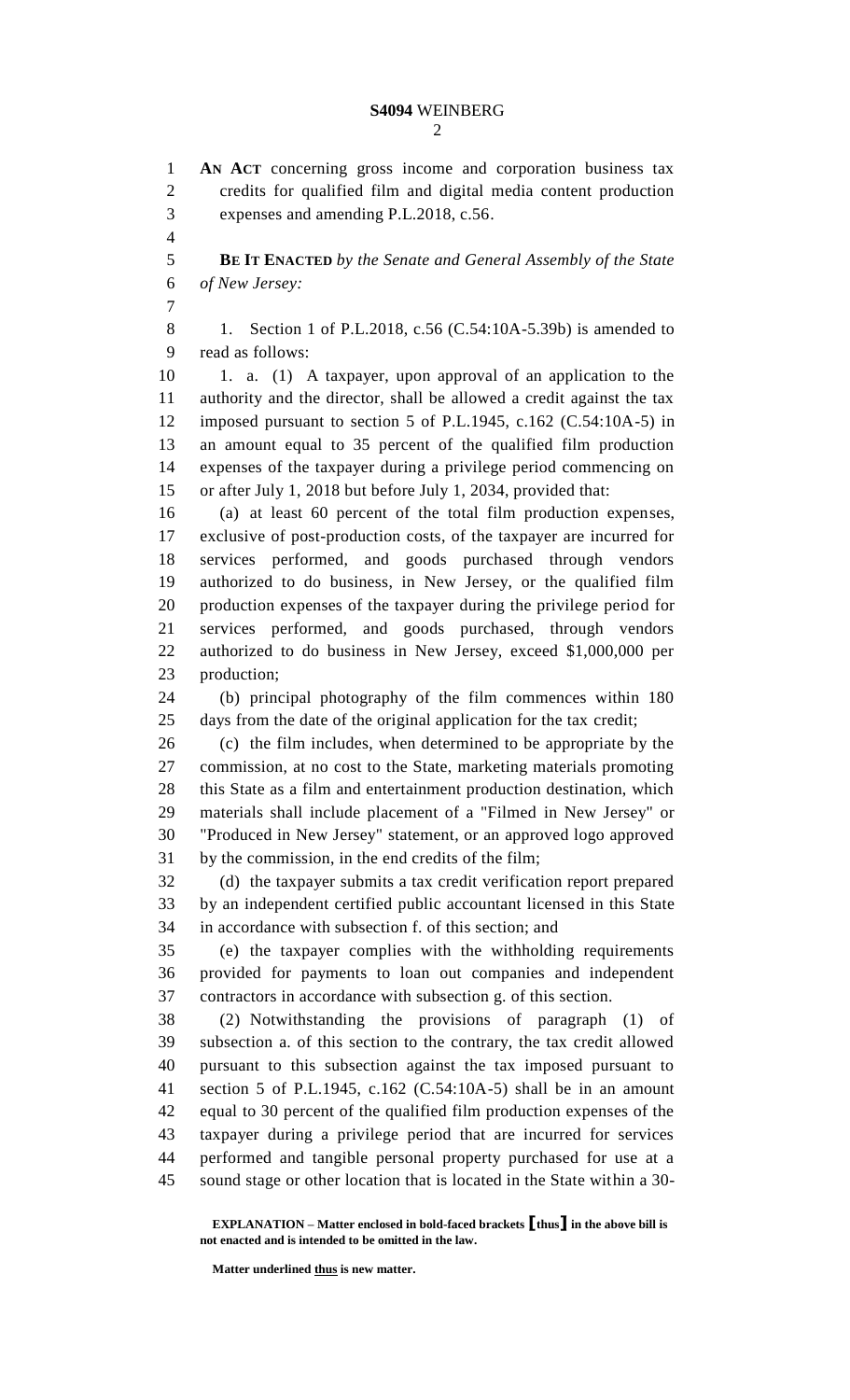mile radius of the intersection of Eighth Avenue/Central Park West,

 Broadway, and West 59th Street/Central Park South, New York, New York.

 b. (1) A taxpayer, upon approval of an application to the authority and the director, shall be allowed a credit against the tax imposed pursuant to section 5 of P.L.1945, c.162 (C.54:10A-5) in an amount equal to: **[**20**]** 30 percent of the qualified digital media content production expenses of the taxpayer during a privilege period commencing on or after July 1, 2018 but before July 1, 2034, provided that:

 (a) at least \$2,000,000 of the total digital media content production expenses of the taxpayer are incurred for services performed, and goods purchased through vendors authorized to do business, in New Jersey;

 (b) at least 50 percent of the qualified digital media content production expenses of the taxpayer are for wages and salaries paid to full-time or full-time equivalent employees in New Jersey;

 (c) the taxpayer submits a tax credit verification report prepared by an independent certified public accountant licensed in this State in accordance with subsection f. of this section; and

 (d) the taxpayer complies with the withholding requirements provided for payments to loan out companies and independent contractors in accordance with subsection g. of this section.

 (2) Notwithstanding the provisions of paragraph (1) of subsection b. of this section to the contrary, the tax credit allowed pursuant to this subsection against the tax imposed pursuant to section 5 of P.L.1945, c.162 (C.54:10A-5) shall be in an amount equal to **[**25**]** 35 percent of the qualified digital media content production expenses of the taxpayer during a privilege period that are incurred for services performed and tangible personal property purchased through vendors whose primary place of business is located in Atlantic, Burlington, Camden, Cape May, Cumberland, Gloucester, Mercer, or Salem County.

 c. No tax credit shall be allowed pursuant to this section for any costs or expenses included in the calculation of any other tax credit or exemption granted pursuant to a claim made on a tax return filed with the director, or included in the calculation of an award of business assistance or incentive, for a period of time that coincides with the privilege period for which a tax credit authorized pursuant to this section is allowed. The order of priority in which the tax credit allowed pursuant to this section and any other tax credits allowed by law may be taken shall be as prescribed by the director. The amount of the tax credit applied under this section against the tax imposed pursuant to section 5 of P.L.1945, c.162 (C.54:10A-5), for a privilege period, when taken together with any other payments, credits, deductions, and adjustments allowed by law shall not reduce the tax liability of the taxpayer to an amount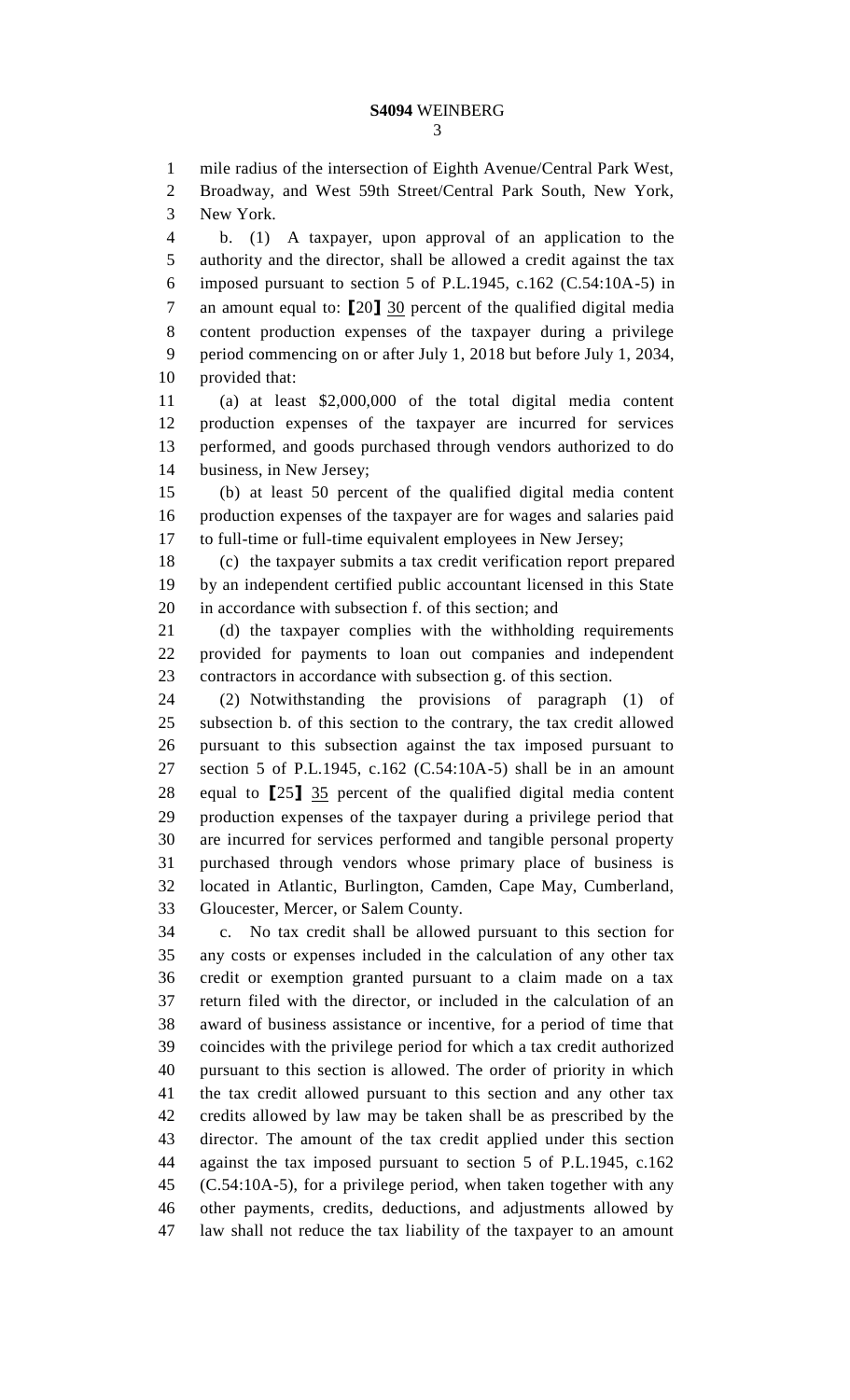less than the statutory minimum provided in subsection (e) of section 5 of P.L.1945, c.162 (C.54:10A-5). The amount of the tax credit otherwise allowable under this section which cannot be applied for the privilege period due to the limitations of this subsection or under other provisions of P.L.1945, c.162 (C.54:10A- 1 et seq.) may be carried forward, if necessary, to the seven privilege periods following the privilege period for which the tax credit was allowed.

 d. A taxpayer, with an application for a tax credit provided for in subsection a. or subsection b. of this section, may apply to the authority and the director for a tax credit transfer certificate in lieu of the taxpayer being allowed any amount of the tax credit against the tax liability of the taxpayer. The tax credit transfer certificate, upon receipt thereof by the taxpayer from the authority and the director, may be sold or assigned, in full or in part, to any other taxpayer that may have a tax liability under the "Corporation Business Tax Act (1945)," P.L.1945, c.162 (C.54:10A-1 et seq.), or the "New Jersey Gross Income Tax Act," N.J.S.54A:1-1 et seq., in exchange for private financial assistance to be provided by the purchaser or assignee to the taxpayer that has applied for and been granted the tax credit. The tax credit transfer certificate provided to the taxpayer shall include a statement waiving the taxpayer's right to claim that amount of the tax credit against the tax imposed pursuant to section 5 of P.L.1945, c.162 (C.54:10A-5) that the taxpayer has elected to sell or assign. The sale or assignment of any amount of a tax credit transfer certificate allowed under this section shall not be exchanged for consideration received by the taxpayer of less than 75 percent of the transferred tax credit amount. Any amount of a tax credit transfer certificate used by a purchaser or assignee against a tax liability under P.L.1945, c.162 (C.54:10A-1 et seq.) shall be subject to the same limitations and conditions that apply to the use of a tax credit pursuant to subsection c. of this section. Any amount of a tax credit transfer certificate obtained by a purchaser or assignee under subsection a. or subsection b. of this section may be applied against the purchaser's or assignee's tax liability under N.J.S.54A:1-1 et seq. and shall be subject to the same limitations and conditions that apply to the use of a credit pursuant to subsections c. and d. of section 2 of P.L.2018, c.56 (C.54A:4-12b).

 e. (1) The value of tax credits, including tax credits allowed through the granting of tax credit transfer certificates, approved by the director and the authority pursuant to subsection a. of this section and pursuant to subsection a. of section 2 of P.L.2018, c.56 (C.54A:4-12b) to taxpayers, other than New Jersey studio partners and New Jersey film-lease partners, shall not exceed a cumulative total of \$100,000,000 in fiscal year 2019 and in each fiscal year thereafter prior to fiscal year 2035 to apply against the tax imposed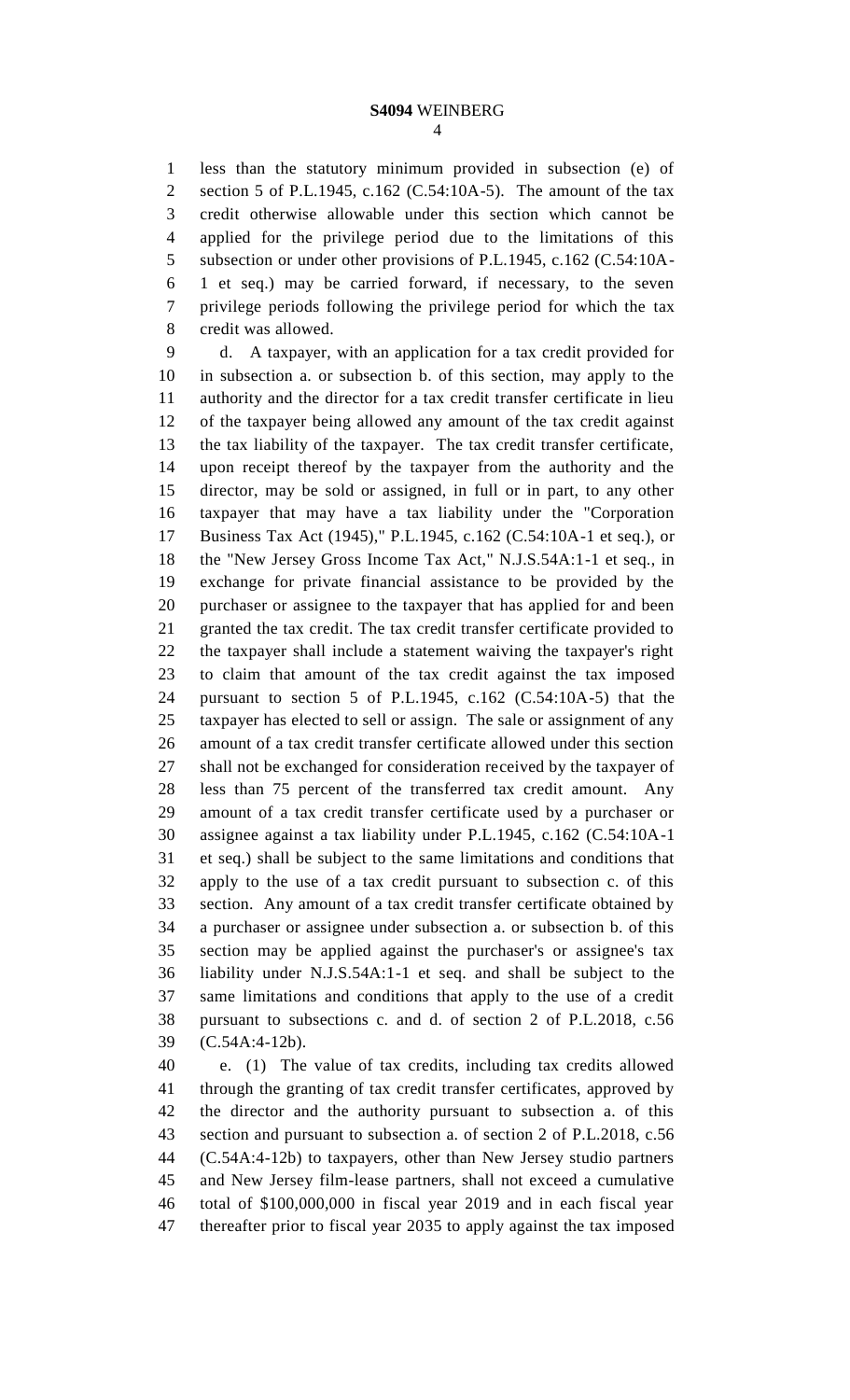pursuant to section 5 of P.L.1945, c.162 (C.54:10A-5) and the tax imposed pursuant to the "New Jersey Gross Income Tax Act," N.J.S.54A:1-1 et seq. In addition to the \$100,000,000 limitation on the value of tax credits approved by the director for New Jersey film-lease partners and the \$100,000,000 limitation on the value of tax credits approved by the director for other taxpayers imposed by this paragraph, the value of tax credits, including tax credits allowed through the granting of tax credit transfer certificates, approved by the director and the authority pursuant to subsection a. of this section and pursuant to subsection a. of section 2 of P.L.2018, c.56 (C.54A:4-12b) to New Jersey studio partners shall not exceed a cumulative total of \$100,000,000 in fiscal year 2021 and in each fiscal year thereafter prior to fiscal year 2034 to apply against the tax imposed pursuant to section 5 of P.L.1945, c.162 (C.54:10A-5) and the tax imposed pursuant to the "New Jersey Gross Income Tax Act," N.J.S.54A:1-1 et seq. Beginning in fiscal year 2025, in addition to the \$100,000,000 made available for New Jersey studio partners pursuant to this paragraph, up to an additional \$350,000,000 may be made available annually, in the discretion of the authority, to New Jersey studio partners for the award of tax credits, including tax credits allowed through the granting of tax credit transfer certificates, pursuant to subsection a. of this section and subsection a. of section 2 of P.L.2018, c.56 (C.54A:4-12b), from the funds made available pursuant to subparagraph (i) of paragraph (1) of subsection b. of section 98 of P.L.2020, c.156 (C.34:1B-362). In addition to the \$100,000,000 limitation on the value of tax credits approved by the director for New Jersey studio partners and the \$100,000,000 limitation on the value of tax credits approved by the director for other taxpayers imposed by this paragraph, the value of tax credits, including tax credits allowed through the granting of tax credit transfer certificates, approved by the director and the authority pursuant to subsection a. of this section and pursuant to subsection a. of section 2 of P.L.2018, c.56 (C.54A:4-12b) to New Jersey film-lease partners shall not exceed a cumulative total of \$100,000,000 in fiscal year 2021 and in each fiscal year thereafter prior to fiscal year 2034 to apply against the tax imposed pursuant to section 5 of P.L.1945, c.162 (C.54:10A-5) and the tax imposed pursuant to the "New Jersey Gross Income Tax Act," N.J.S.54A:1-1 et seq. Approvals made to New Jersey studio partners and New Jersey film-lease partners shall be subject to award agreements with the authority detailing obligations of the awardee and outcomes relating to events of default, including, but not limited to, recapture, forfeiture, and termination. If in any privilege period, beginning following a date determined by the authority, a New Jersey film-lease partner's annual average of qualified film production expenses falls below \$50,000,000, the authority shall reduce by 20 percent any tax credit award for a film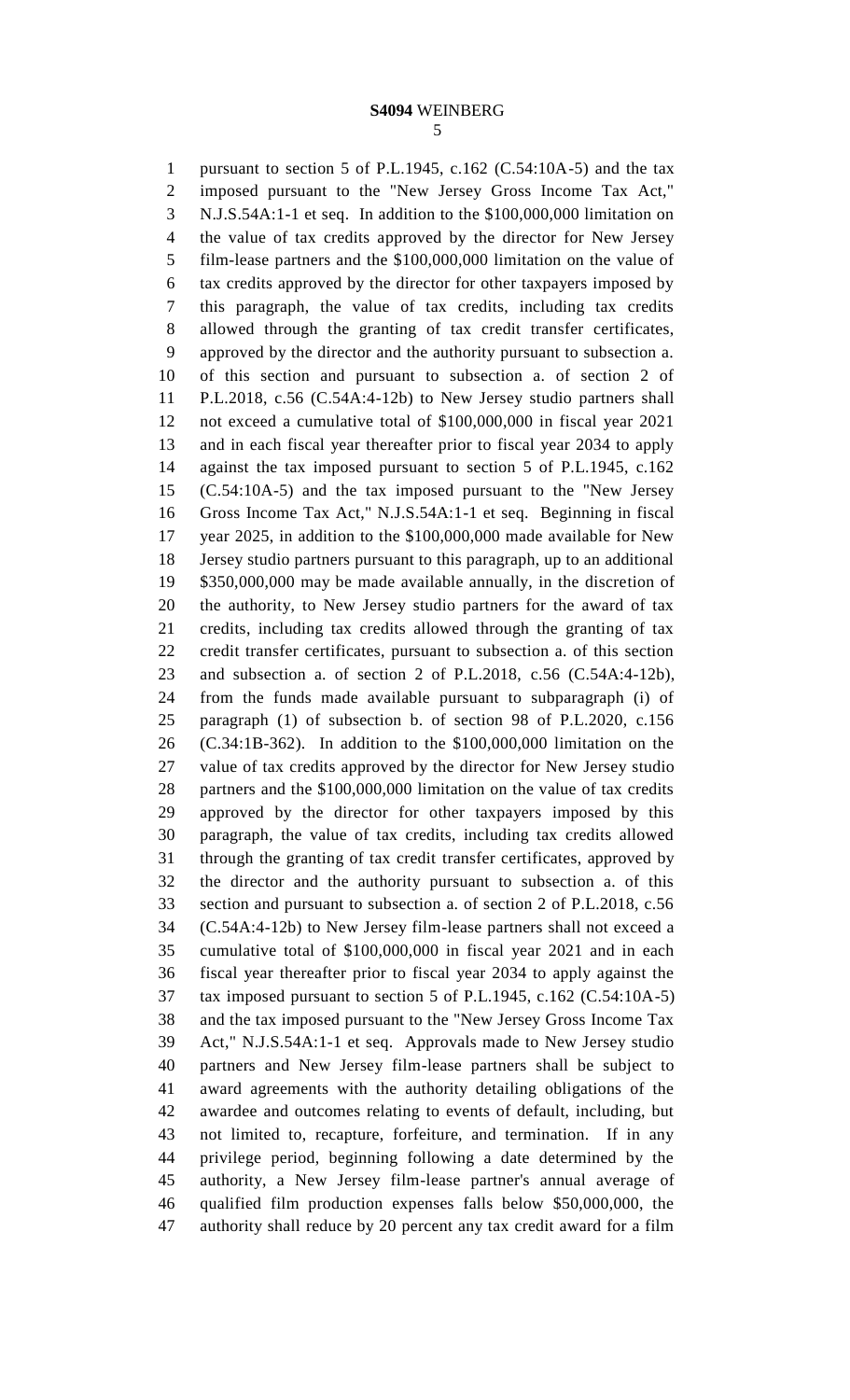for which final documentation pursuant to N.J.A.C.19:31-21.7(c) has been submitted, until a privilege period when the annual average of qualified film production expenses has been restored to \$50,000,000. The authority shall establish a non-binding, administrative pre-certification process for potentially eligible projects.

 **[**If the cumulative total amount of tax credits, and tax credit transfer certificates, allowed to taxpayers for privilege periods or taxable years commencing during a single fiscal year under subsection a. of this section and subsection a. of section 2 of P.L.2018, c.56 (C.54A:4-12b) exceeds the amount of tax credits available in that fiscal year, then taxpayers who have first applied for and have not been allowed a tax credit or tax credit transfer certificate amount for that reason shall be allowed, in the order in which they have submitted an application, the amount of tax credit or tax credit transfer certificate on the first day of the next succeeding fiscal year in which tax credits and tax credit transfer certificates under subsection a. of this section and subsection a. of section 2 of P.L.2018, c.56 (C.54A:4-12b) are not in excess of the amount of credits**]** Notwithstanding the limitations set forth in this paragraph, if in any fiscal year the authority receives applications for tax credits under subsection a. of this section and subsection a. 23 of section 2 of P.L.2018, c.56 (C.54A:4-12.b) in amounts exceeding 24 the total amount of tax credits available for the fiscal year, then the authority may approve applications, in the order in which such applications were submitted, for excess tax credits during the year 27 in which the application was submitted, provided that the amount of excess credits shall be subtracted from the total amounts allowed for the next following fiscal year in which credits are available, and provided further that the taxpayer shall not claim the excess tax credit or tax credit transfer certificate until the first day of the fiscal year from which the credits were made available.

 Notwithstanding any provision of paragraph (1) of this subsection to the contrary, for any fiscal year in which the amount of tax credits approved pursuant to this paragraph is less than the cumulative total amount of tax credits permitted to be approved in that fiscal year, the authority shall certify the amount of the remaining tax credits available for approval in that fiscal year, and shall increase the cumulative total amount of tax credits permitted to be approved for New Jersey studio partners in the subsequent fiscal year by the certified amount remaining from the prior fiscal year. The authority shall also certify, for each fiscal year, the amount of tax credits that were previously approved, but that the taxpayer is not able to redeem or transfer to another taxpayer under this section, and shall increase the cumulative total amount of tax credits permitted to be approved for New Jersey studio partners in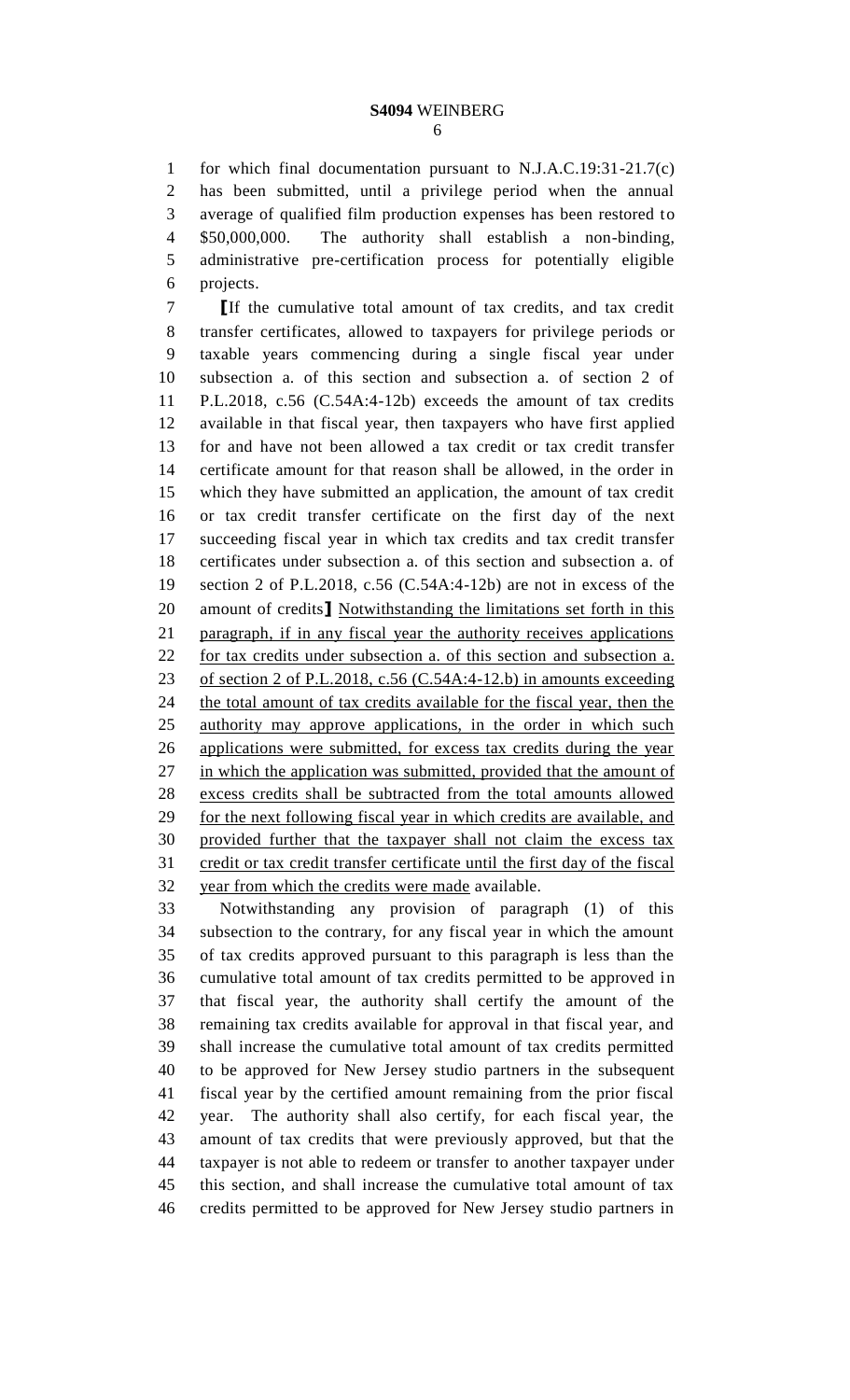the subsequent fiscal year by the amount of tax credits previously approved, but not subject to redemption or transfer.

 (2) The value of tax credits, including tax credits allowed through the granting of tax credit transfer certificates, approved by the authority and the director pursuant to subsection b. of this section and pursuant to subsection b. of section 2 of P.L.2018, c.56 (C.54A:4-12b) shall not exceed a cumulative total of **[**\$10,000,000**]** 8 \$30,000,000 in fiscal year 2019 and in each fiscal year thereafter prior to fiscal year 2035 to apply against the tax imposed pursuant to section 5 of P.L.1945, c.162 (C.54:10A-5) and the tax imposed pursuant to the "New Jersey Gross Income Tax Act," N.J.S.54A:1-1 et seq.

 **[**If the total amount of tax credits and tax credit transfer certificates allowed to taxpayers for privilege periods or taxable years commencing during a single fiscal year under subsection b. of this section and subsection b. of section 2 of P.L.2018, c.56 (C.54A:4-12.b) exceeds the amount of tax credits available in that year, then taxpayers who have first applied for and have not been allowed a tax credit or tax credit transfer certificate amount for that reason shall be allowed, in the order in which they have submitted an application, the amount of tax credit or tax credit transfer certificate on the first day of the next succeeding fiscal year in which tax credits and tax credit transfer certificates under subsection b. of this section and subsection b. of section 2 of P.L.2018, c.56 (C.54A:4-12.b) are not in excess of the amount of credits**]** Notwithstanding the limitations set forth in this paragraph, if in any fiscal year the authority receives applications for tax credits under subsection b. of this section and subsection b. of section 2 of P.L.2018, c.56 (C.54A:4-12.b) in amounts exceeding the total amount of tax credits available for the fiscal year, then the authority may approve applications, in the order in which such applications were submitted, for excess tax credits during the year in which the application was submitted, provided that the amount of excess credits shall be subtracted from the total amounts allowed for the next following fiscal year in which credits are available, and provided further that the taxpayer shall not claim the excess tax credit or tax credit transfer certificate until the first day of the fiscal year from which the credits were made available.

 Notwithstanding any provision of this paragraph to the contrary, for any fiscal year in which the amount of tax credits approved pursuant to this paragraph is less than the cumulative total amount of tax credits permitted to be approved in that fiscal year, the authority shall certify the amount of the remaining tax credits available for approval in that fiscal year, and shall increase the cumulative total amount of tax credits permitted to be approved in the subsequent fiscal year by the certified amount remaining from the prior fiscal year. The authority shall also certify, for each fiscal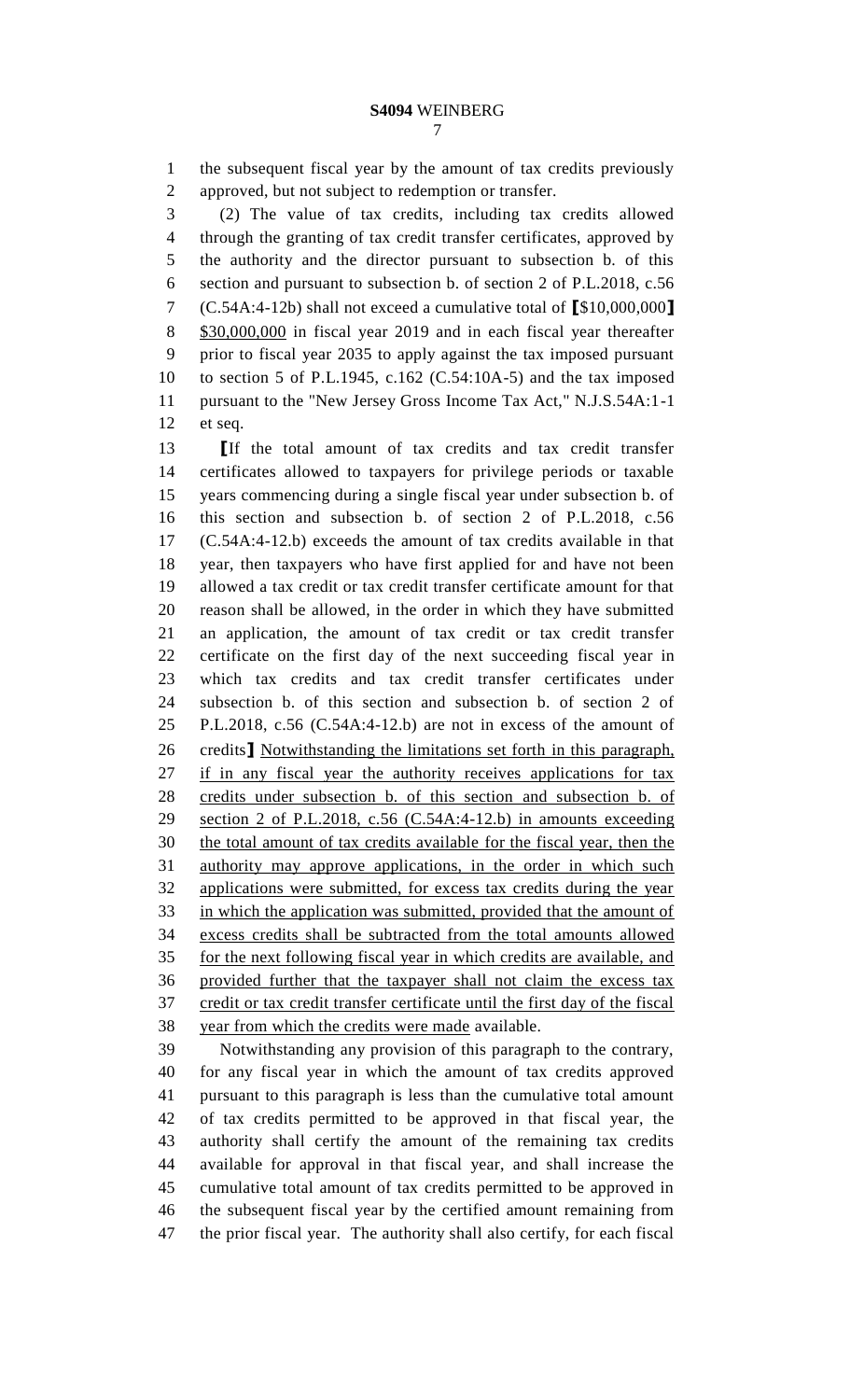year, the amount of tax credits that were previously approved, but that the taxpayer is not able to redeem or transfer to another taxpayer under this section, and shall increase the cumulative total amount of tax credits permitted to be approved in the subsequent fiscal year by the amount of tax credits previously approved, but not subject to redemption or transfer.

 f. A taxpayer shall submit to the authority and the director a report prepared by an independent certified public accountant licensed in this State to verify the taxpayer's tax credit claim following the completion of the production. The report shall be prepared by the independent certified public accountant pursuant to agreed upon procedures prescribed by the authority and the director, and shall include such information and documentation as shall be determined to be necessary by the authority and the director to substantiate the qualified film production expenses or the qualified digital media content production expenses of the taxpayer. A single report with attachments deemed necessary by the authority shall be submitted electronically. Upon receipt of the report, the authority and the director shall review the findings of the independent certified public accountant's report, and shall make a determination as to the qualified film production expenses or the qualified digital media content production expenses of the taxpayer. The authority's and the director's review shall include, but shall not be limited to: a review of all non-payroll qualified film production expense items and non-payroll digital media content production expense items over \$20,000; a review of 100 randomly selected non-payroll qualified film production expense items and non-payroll digital media content production expense items that are greater than \$2,500, but less than \$20,000; a review of 100 randomly selected non-payroll qualified film production expense items and non- payroll digital media content production expense items that are less than \$2,500; a review of the qualified wages for the 15 employees, independent contractors, or loan-out companies with the highest qualified wages; and a review of the qualified wages for 35 randomly selected employees, independent contractors, or loan-out companies with qualified wages other than the 15 employees, independent contractors, or loan-out companies with the highest qualified wages. The taxpayer's qualified film production expenses and digital media content production expenses shall be adjusted based on any discrepancies identified for the reviewed non-payroll qualified film production expense items, non-payroll digital media content production expense items and qualified wages. The taxpayer's qualified film production expenses and digital media content production expenses also shall be adjusted based on the projection of any discrepancies identified based on the review of randomly selected expense items or wages pursuant to this subsection to the extent that the discrepancies exceed one percent of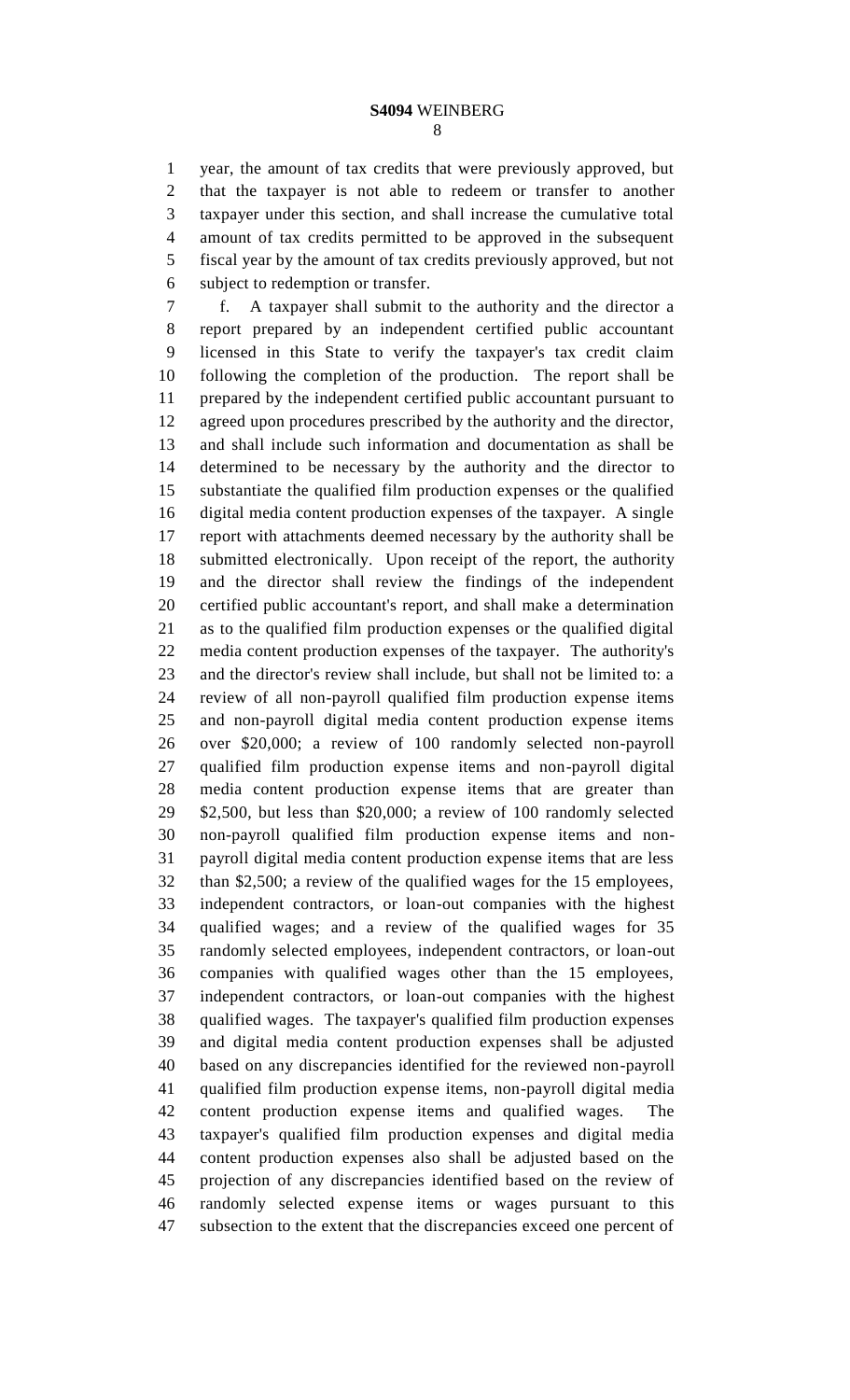the total reviewed non-payroll qualified film production expense items, non-payroll digital media content production expense items, or qualified wages. The determination shall be provided in writing to the taxpayer, and a copy of the written determination shall be included in the filing of a return that includes a claim for a tax credit allowed pursuant to this section.

 g. A taxpayer shall withhold from each payment to a loan out company or to an independent contractor an amount equal to 6.37 percent of the payment otherwise due. The amounts withheld shall be deemed to be withholding of liability pursuant to the "New Jersey Gross Income Tax Act," N.J.S.54A:1-1 et seq., and the taxpayer shall be deemed to have the rights, duties, and responsibilities of an employer pursuant to chapter 7 of Title 54A of the New Jersey Statutes. The director shall allocate the amounts withheld for a taxable year to the accounts of the individuals who are employees of a loan out company in proportion to the employee's payment by the loan out company in connection with a trade, profession, or occupation carried on in this State or for the rendition of personal services performed in this State during the taxable year. A loan out company that reports its payments to employees in connection with a trade, profession, or occupation carried on in this State or for the rendition of personal services performed in this State during a taxable year shall be relieved of its duties and responsibilities as an employer pursuant to chapter 7 of Title 54A of the New Jersey Statutes for the taxable year for any payments relating to the payments on which the taxpayer withheld.

h. As used in this section:

 "Authority" means the New Jersey Economic Development Authority.

 "Business assistance or incentive" means "business assistance or incentive" as that term is defined pursuant to section 1 of P.L.2007, c.101 (C.54:50-39).

 "Commission" means the Motion Picture and Television Development Commission.

 "Digital media content" means any data or information that is produced in digital form, including data or information created in analog form but reformatted in digital form, text, graphics, photographs, animation, sound, and video content. "Digital media content" shall not mean content offerings generated by the end user (including postings on electronic bulletin boards and chat rooms); content offerings comprised primarily of local news, events, weather, or local market reports; public service content; electronic commerce platforms (such as retail and wholesale websites); websites or content offerings that contain obscene material as defined pursuant to N.J.S.2C:34-2 and N.J.S.2C:34-3; websites or content that are produced or maintained primarily for private, industrial, corporate, or institutional purposes; or digital media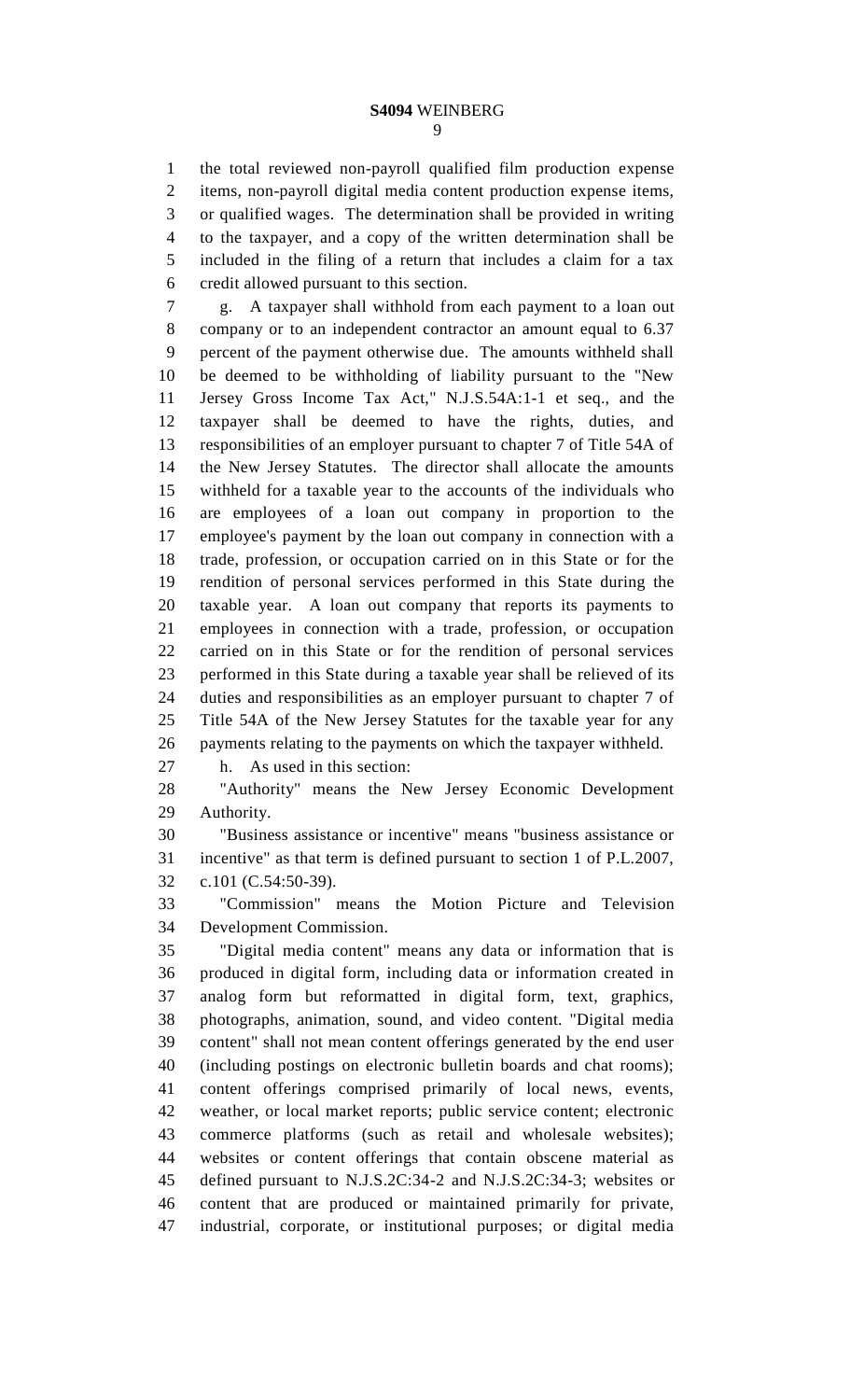content acquired or licensed by the taxpayer for distribution or incorporation into the taxpayer's digital media content.

 "Film" means a feature film, a television series, or a television show of 22 minutes or more in length, intended for a national audience, or a television series or a television show of 22 minutes or more in length intended for a national or regional audience, including, but not limited to, a game show, award show, or other gala event filmed and produced at a nonprofit arts and cultural venue receiving State funding. "Film" shall not include a production featuring news, current events, weather, and market reports or public programming, talk show, or sports event, a production that solicits funds, a production containing obscene material as defined under N.J.S.2C:34-2 and N.J.S.2C:34-3, or a production primarily for private, industrial, corporate, or institutional purposes, or a reality show, except if the production company of the reality show owns, leases, or otherwise occupies a production facility of no less than 20,000 square feet of real property for a minimum term of 24 months, and invests no less than \$3,000,000 in such a facility within a designated enterprise zone established pursuant to the "New Jersey Urban Enterprise Zones Act," P.L.1983, c.303 (C.52:27H-60 et al.), or a UEZ-impacted business district established pursuant to section 3 of P.L.2001, c.347 (C.52:27H-66.2). "Film" shall not include an award show or other gala event that is not filmed and produced at a nonprofit arts and cultural venue receiving State funding.

 "Full-time or full-time equivalent employee" means an individual employed by the taxpayer for consideration for at least 35 hours a week, or who renders any other standard of service generally accepted by custom or practice as full-time or full-time equivalent employment, whose wages are subject to withholding as provided in the "New Jersey Gross Income Tax Act," N.J.S.54A:1-1 et seq., or who is a partner of a taxpayer, who works for the partnership for at least 35 hours a week, or who renders any other standard of service generally accepted by custom or practice as full-time or full-time equivalent employment, and whose distributive share of income, gain, loss, or deduction, or whose guaranteed payments, or any combination thereof, is subject to the payment of estimated taxes, as provided in the "New Jersey Gross Income Tax Act," N.J.S.54A:1-1 et seq. "Full-time or full-time equivalent employee" shall not include an individual who works as an independent contractor or on a consulting basis for the taxpayer.

 "Highly compensated individual" means an individual who directly or indirectly receives compensation in excess of \$500,000 for the performance of services used directly in a production. An individual receives compensation indirectly when the taxpayer pays a loan out company that, in turn, pays the individual for the performance of services.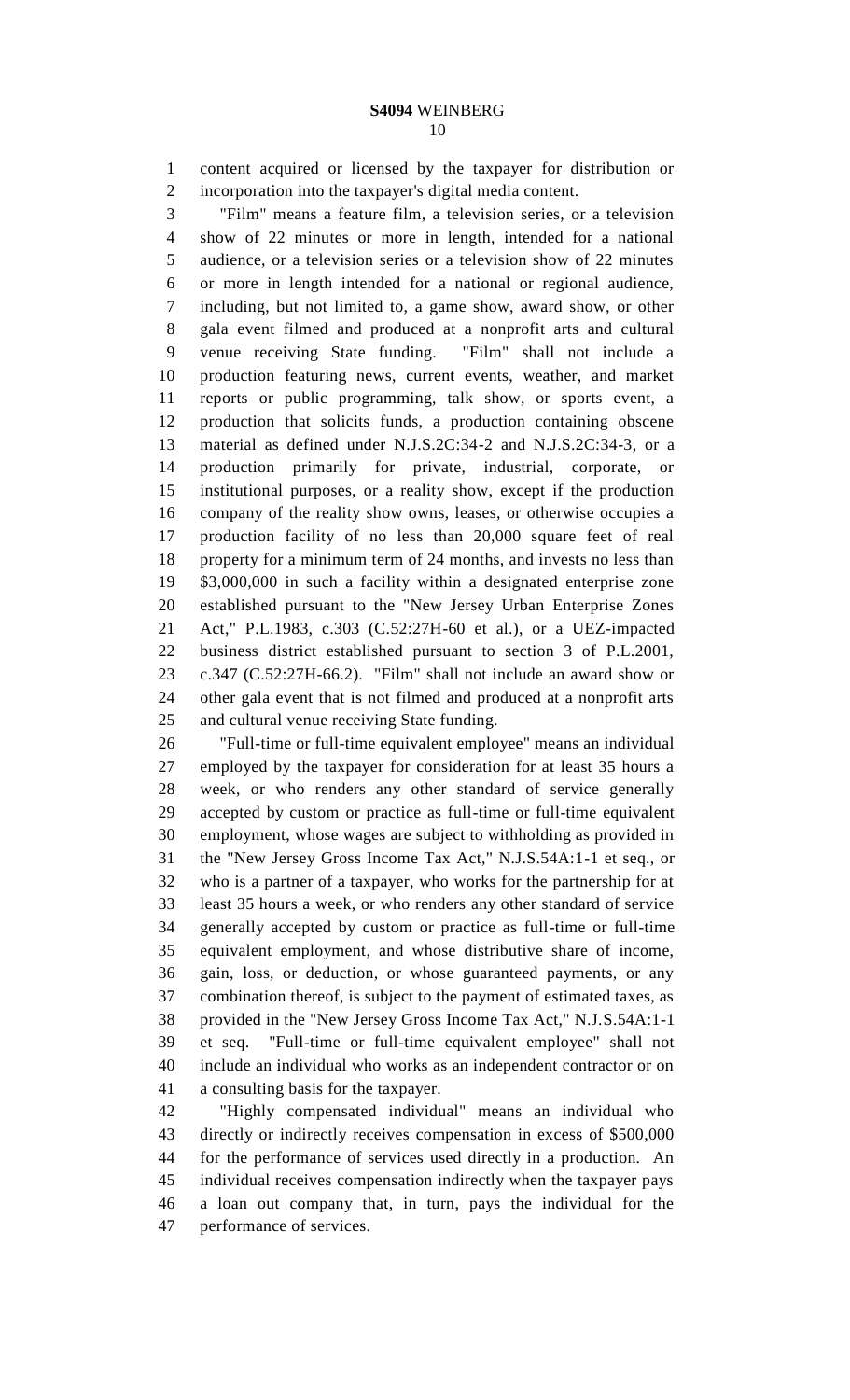"Incurred in New Jersey" means, for any application submitted after the effective date of P.L.2018, c.56 (C.54:10A-5.39b et al.), pursuant to which a tax credit has not been allowed prior to the effective date of P.L.2021, c.160, service performed within New Jersey and tangible personal property used or consumed in New Jersey. A service is performed in New Jersey to the extent that the individual performing the service is physically located in New Jersey while performing the service. Notwithstanding where the property is delivered or acquired, rented tangible property is used or consumed in New Jersey to the extent that the property is located in New Jersey during its use or consumption and is rented from a vendor authorized to do business in New Jersey or the film production company provides to the authority the vendor's information in a form and manner prescribed by the authority. Purchased tangible property is not used and consumed in New Jersey unless it is purchased from a vendor authorized to do business in New Jersey and is delivered to or acquired within New Jersey; provided, however, that if a production is also located in another jurisdiction, the purchased tangible property is used and consumed in New Jersey if the acquisition and delivery of purchased tangible property is located in either New Jersey or another jurisdiction where the production takes place.

 "Independent contractor" means an individual treated as an independent contractor for federal and State tax purposes who is contracted with by the taxpayer for the performance of services used directly in a production.

 "Loan out company" means a personal service corporation or other entity that is contracted with by the taxpayer to provide specified individual personnel, such as artists, crew, actors, producers, or directors for the performance of services used directly in a production. "Loan out company" shall not include entities contracted with by the taxpayer to provide goods or ancillary contractor services such as catering, construction, trailers, equipment, or transportation.

 "New Jersey film-lease partner" means a taxpayer, including any taxpayer that is a member of a combined group under P.L.2018, c.131 (C.54:10A-4.11), that has made a commitment to lease or acquire all or part of a New Jersey production facility **[**with**]** , which leased or acquired space shall have an aggregate square footage of at least 50,000 square feet, **[**which includes**]** including a sound stage and production support space, such as production offices or a backlot, for a period of five or more successive years and commits to spend, on a separate-entity basis or in the aggregate with other members of the taxpayer's combined group, an annual average of \$50,000,000 of qualified film production expenses over the period of at least five but not to exceed 10 years.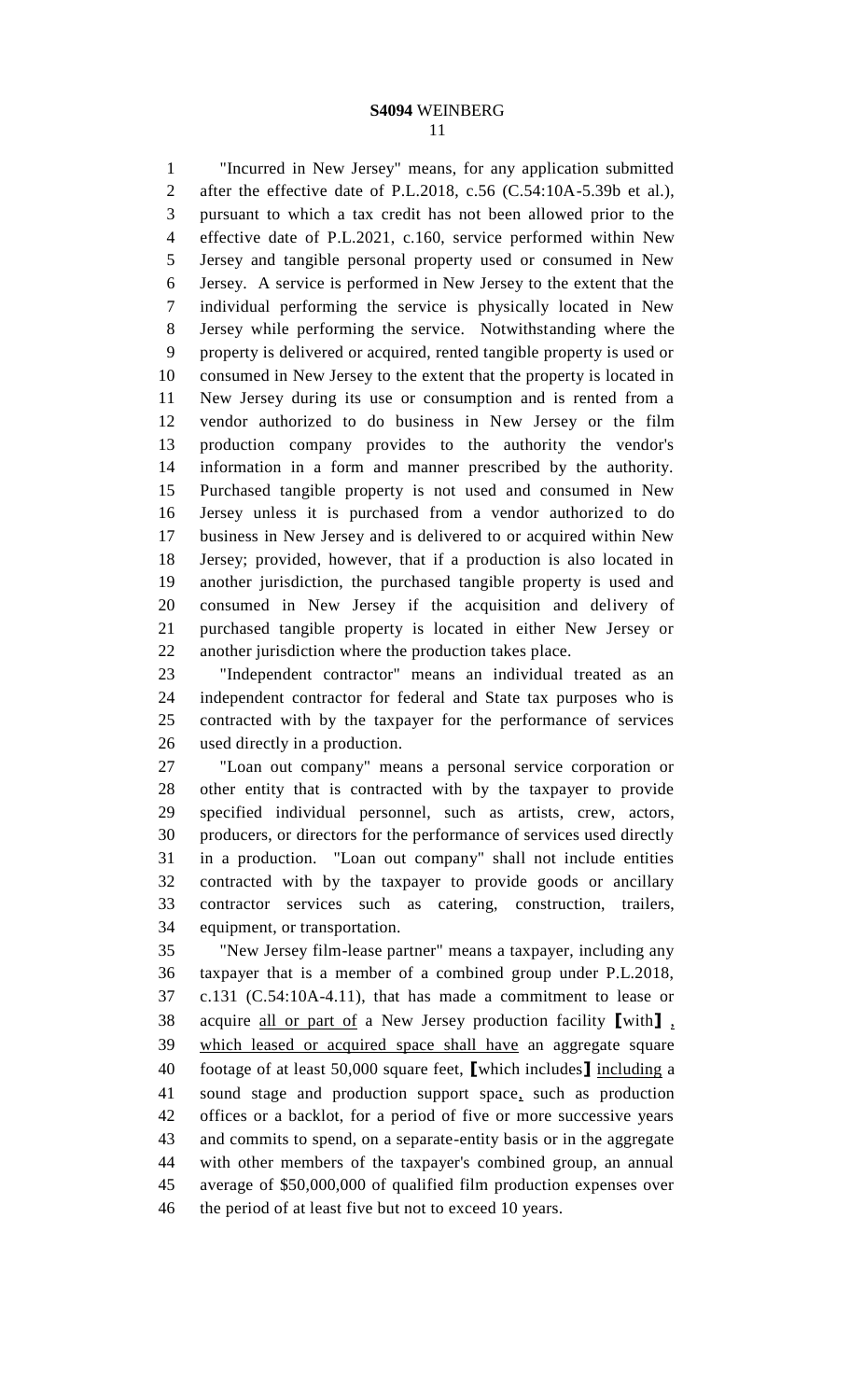"New Jersey studio partner" means a film production company that has made a commitment to produce films or commercial audiovisual products in New Jersey and has developed, purchased, or executed a 10-year contract to lease a production facility of 250,000 square feet or more as a "transformative project" pursuant to section 65 of P.L.2020, c.156 (C.34:1B-333). No more than three film production companies may be designated as a New Jersey studio partner.

 "Partnership" means an entity classified as a partnership for federal income tax purposes.

 "Post-production costs" means the costs of the phase of production of a film that follows principal photography, in which raw footage is cut and assembled into a finished film with sound synchronization and visual effects.

 "Pre-production costs" means the costs of the phase of production of a film that precedes principal photography, in which a detailed schedule and budget for the production is prepared, the script and location is finalized, and contracts with vendors are negotiated.

 "Qualified digital media content production expenses" means an expense incurred in New Jersey for the production of digital media content. "Qualified digital media content production expenses" shall include but not be limited to: wages and salaries of individuals employed in the production of digital media content on which the tax imposed by the "New Jersey Gross Income Tax Act," N.J.S.54A:1-1 et seq. has been paid or is due; and the costs of computer software and hardware, data processing, visualization technologies, sound synchronization, editing, and the rental of facilities and equipment. Payment made to a loan out company or to an independent contractor shall not be deemed a "qualified digital media content production expense" unless the payment is made in connection with a trade, profession, or occupation carried on in this State or for the rendition of personal services performed in this State and the taxpayer has made the withholding required pursuant to subsection g. of this section. "Qualified digital media content production expenses" shall not include expenses incurred in marketing, promotion, or advertising digital media or other costs not directly related to the production of digital media content. Costs related to the acquisition or licensing of digital media content by the taxpayer for distribution or incorporation into the taxpayer's digital media content shall not be deemed "qualified digital media content production expenses."

 "Qualified film production expenses" means an expense incurred in New Jersey for the production of a film including pre-production costs and post-production costs incurred in New Jersey. "Qualified film production expenses" shall include but not be limited to: wages and salaries of individuals employed in the production of a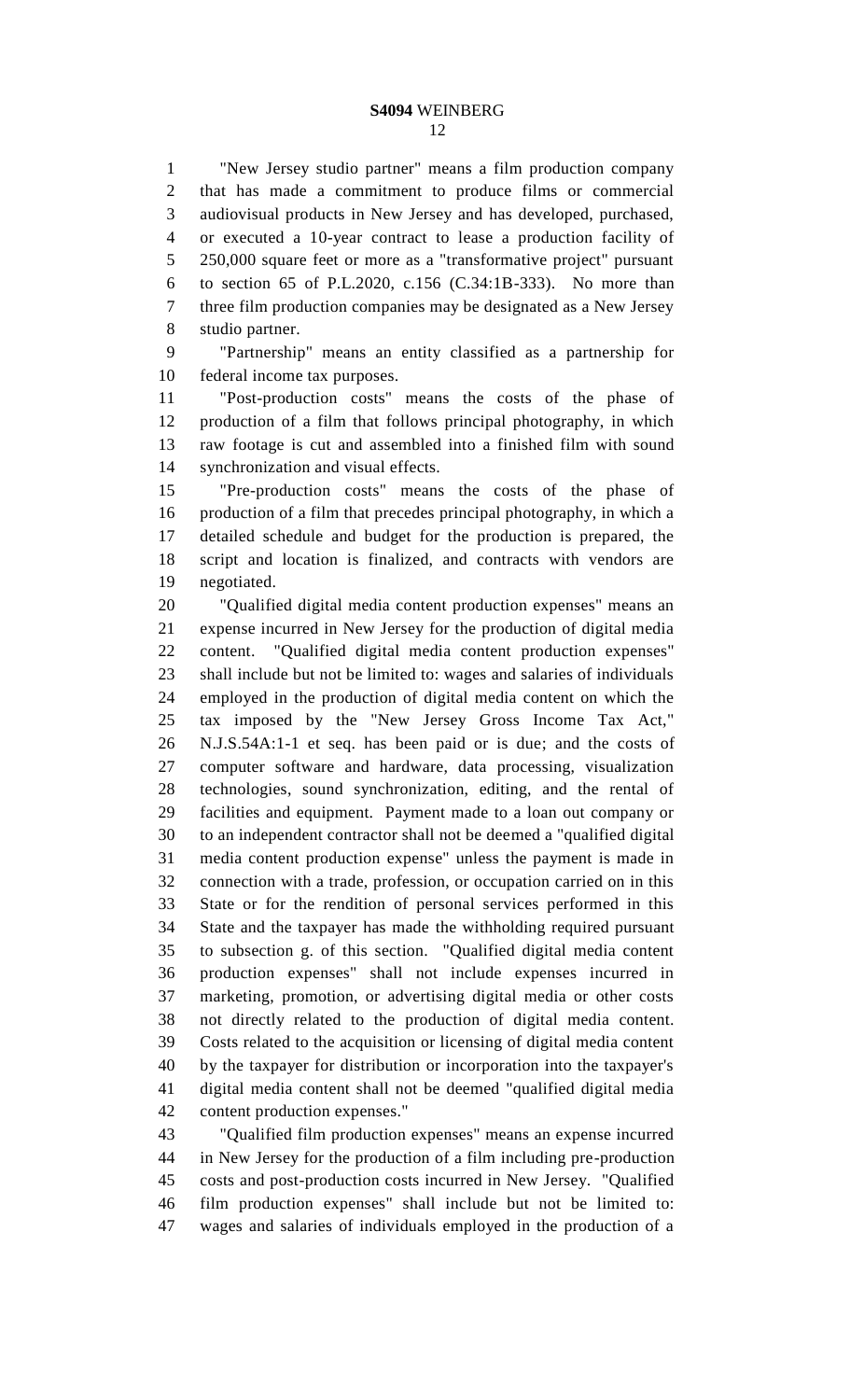film on which the tax imposed by the "New Jersey Gross Income Tax Act," N.J.S.54A:1-1 et seq. has been paid or is due; and the costs for tangible personal property used, and services performed, directly and exclusively in the production of a film, such as expenditures for film production facilities, props, makeup, wardrobe, film processing, camera, sound recording, set construction, lighting, shooting, editing, and meals. Payment made to a loan out company or to an independent contractor shall not be deemed a "qualified film production expense" unless the payment is made in connection with a trade, profession, or occupation carried on in this State or for the rendition of personal services performed in this State and the taxpayer has made the withholding required pursuant to subsection g. of this section. "Qualified film production expenses" shall not include: expenses incurred in marketing or advertising a film; and payment in excess of \$500,000 to a highly compensated individual for costs for a story, script, or scenario used in the production of a film and wages or salaries or other compensation for writers, directors, including music directors, producers, and performers, other than background actors with no scripted lines, except as follows:

 (1) for a New Jersey studio partner that incurs more than \$15,000,000, but less than \$50,000,000, in qualified film production expenses in the State, an amount, not to exceed \$15,000,000, of the wages or salaries or other compensation for writers, directors, including music directors, producers, and performers, other than background actors with no scripted lines, shall constitute qualified film production expenses;

 (2) for a New Jersey studio partner that incurs \$50,000,000 or more, but less than \$100,000,000, in qualified film production expenses in the State, an amount, not to exceed \$25,000,000, of the wages or salaries or other compensation for writers, directors, including music directors, producers, and performers, other than background actors with no scripted lines, shall constitute qualified film production expenses;

 (3) for a New Jersey studio partner that incurs \$100,000,000 or more, but less than \$150,000,000, in qualified film production expenses in the State, an amount, not to exceed \$40,000,000, of the wages or salaries or other compensation for writers, directors, including music directors, producers, and performers, other than background actors with no scripted lines, shall constitute qualified film production expenses; **[**and**]**

 (4) for a New Jersey studio partner that incurs \$150,000,000 or more in qualified film production expenses in the State, an amount, not to exceed \$60,000,000, of the wages or salaries or other compensation for writers, directors, including music directors, producers, and performers, other than background actors with no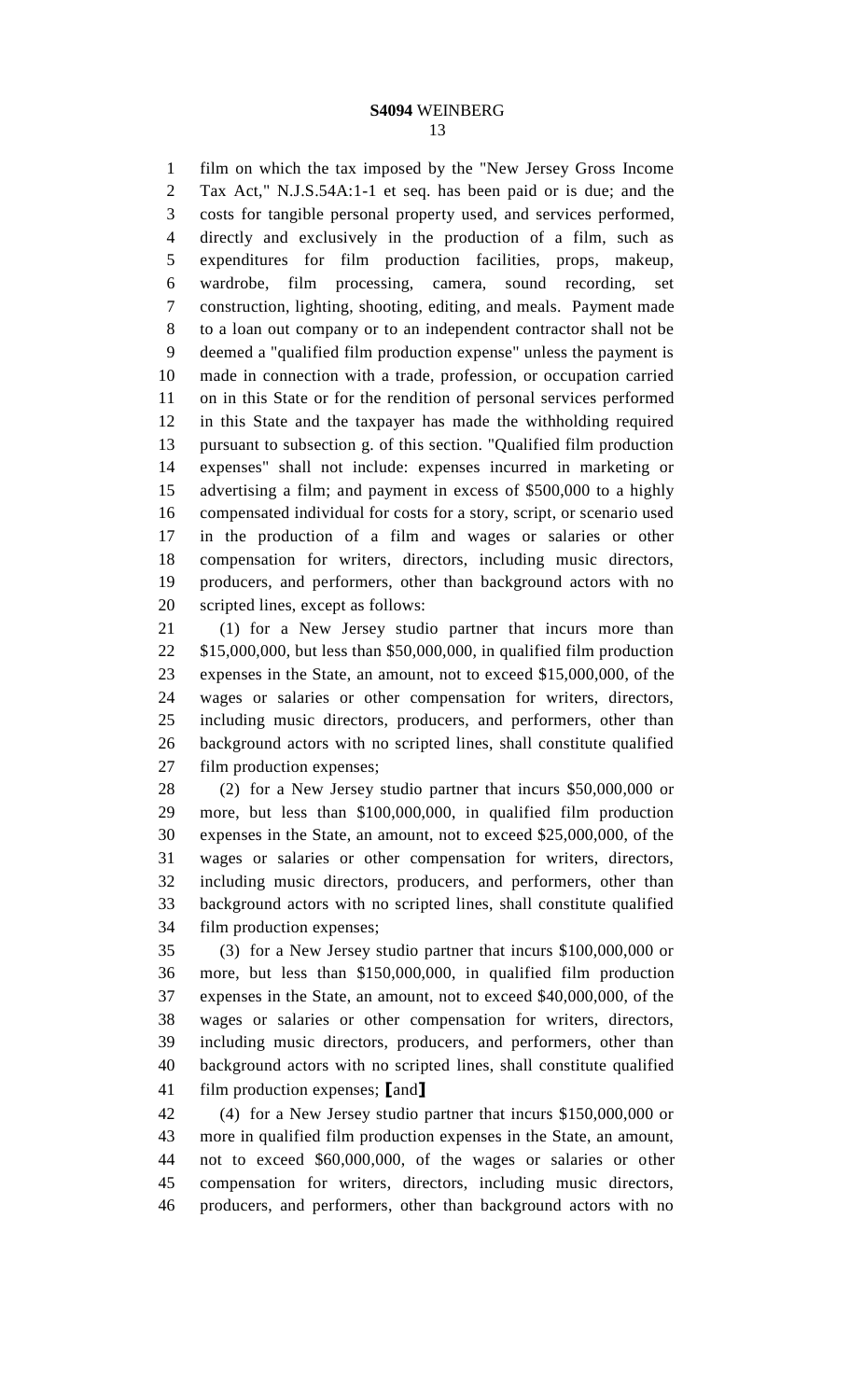1 scripted lines, shall constitute qualified film production expenses; and (5) for a New Jersey film-lease partner, an amount, not to exceed \$15,000,000, of the payments in excess of \$500,000 to each highly compensated individual for costs for a story, script, or scenario used in the production of a film and wages or salaries or other compensation for writers, directors, including music directors, producers, and performers, other than background actors with no scripted lines, shall constitute qualified film production expenses. "Total digital media content production expenses" means costs for services performed and property used or consumed in the production of digital media content. "Total film production expenses" means costs for services performed and tangible personal property used or consumed in the production of a film. i. A business that is not a "taxpayer" as defined and used in the "Corporation Business Tax Act (1945)," P.L.1945, c.162 (C.54:10A-1 et seq.) and therefore is not directly allowed a credit under this section, but is a business entity that is classified as a partnership for federal income tax purposes and is ultimately owned by a business entity that is a "corporation" as defined in subsection (c) of section 4 of P.L.1945, c.162 (C.54:10A-4), or a limited liability company formed under the "Revised Uniform Limited Liability Company Act," P.L.2012, c.50 (C.42:2C-1 et seq.), or qualified to do business in this State as a foreign limited liability company, with one member, and is wholly owned by the business

 entity that is a "corporation" as defined in subsection (c) of section 4 of P.L.1945, c.162 (C.54:10A-4), but otherwise meets all other requirements of this section, shall be considered an eligible applicant and "taxpayer" as that term is used in this section.

- (cf: P.L.2021, c.160, s.58)
- 

 2. Section 2 of P.L.2018, c.56 (C.54A:4-12b) is amended to read as follows:

 2. a. (1) A taxpayer, upon approval of an application to the authority and the director, shall be allowed a credit against the tax otherwise due for the taxable year under the "New Jersey Gross Income Tax Act," N.J.S.54A:1-1 et seq., in an amount equal to 35 percent of the qualified film production expenses of the taxpayer during a taxable year commencing on or after July 1, 2018 but before July 1, 2034, provided that:

 (a) at least 60 percent of the total film production expenses, exclusive of post-production costs, of the taxpayer are incurred for services performed, and goods purchased through vendors authorized to do business, in New Jersey, or the qualified film production expenses of the taxpayer during the taxable year for services performed, and goods purchased, through vendors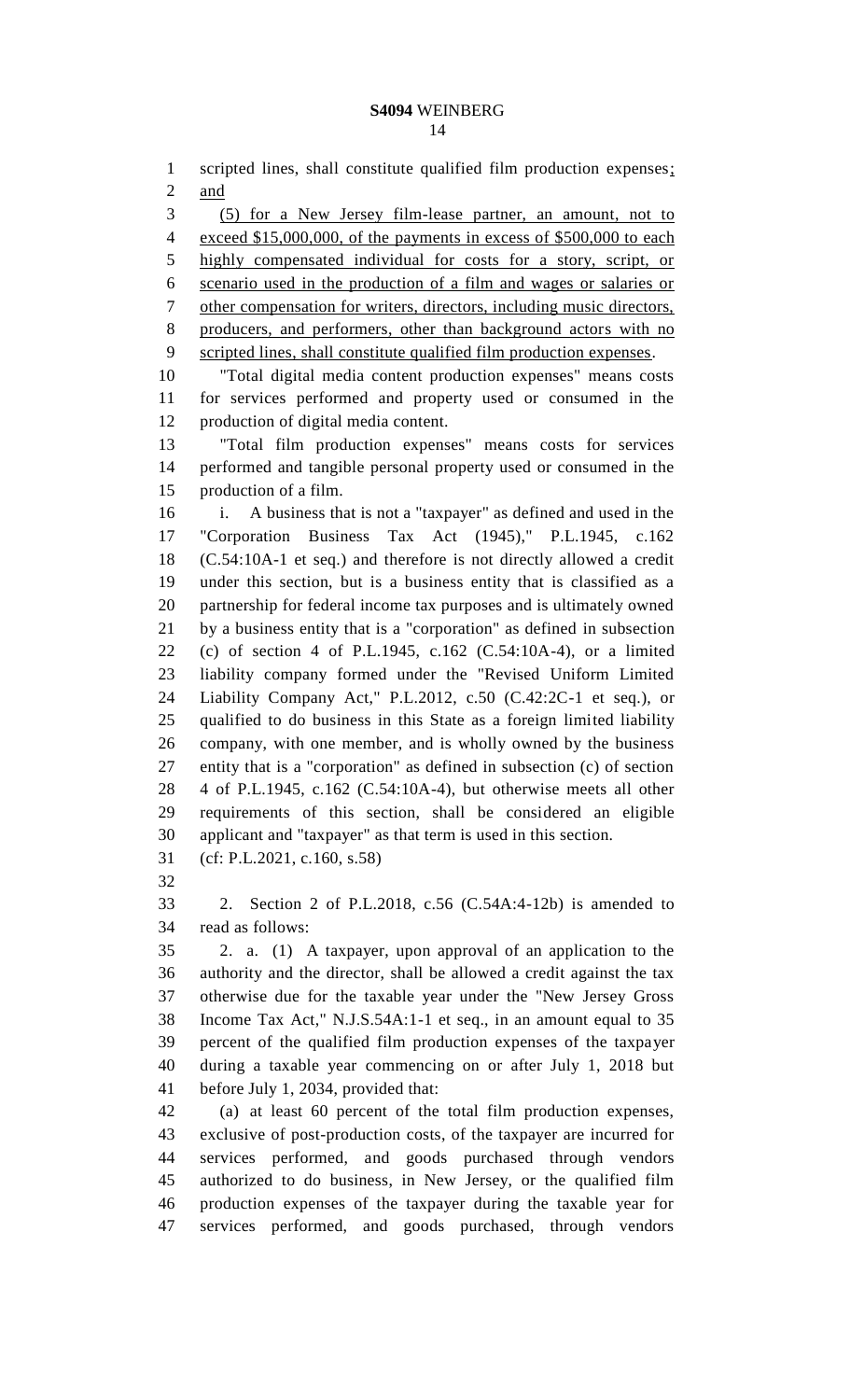authorized to do business in New Jersey, exceed \$1,000,000 per production;

 (b) principal photography of the film commences within 180 days from the date of the original application for the tax credit;

 (c) the film includes, when determined to be appropriate by the commission, at no cost to the State, marketing materials promoting this State as a film and entertainment production destination, which materials shall include placement of a "Filmed in New Jersey" or "Produced in New Jersey" statement, or an appropriate logo approved by the commission, in the end credits of the film;

 (d) the taxpayer submits a tax credit verification report prepared by an independent certified public accountant licensed in this State in accordance with subsection g. of this section; and

 (e) the taxpayer complies with the withholding requirements provided for payments to loan out companies and independent contractors in accordance with subsection h. of this section.

 (2) Notwithstanding the provisions of paragraph (1) of subsection a. of this section to the contrary, the tax credit allowed pursuant to this subsection against the tax otherwise due for the taxable year under the "New Jersey Gross Income Tax Act," N.J.S.54A:1-1 et seq., shall be in an amount equal to 30 percent of the qualified film production expenses of the taxpayer during a taxable year that are incurred for services performed and tangible personal property purchased for use at a sound stage or other location that is located in the State within a 30-mile radius of the intersection of Eighth Avenue/Central Park West, Broadway, and West 59th Street/Central Park South, New York, New York.

 b. (1) A taxpayer, upon approval of an application to the authority and the director, shall be allowed a credit against the tax otherwise due for the taxable year under the "New Jersey Gross Income Tax Act," N.J.S.54A:1-1 et seq., in an amount equal to: **[**20**]** 30 percent of the qualified digital media content production expenses of the taxpayer during a taxable year commencing on or after July 1, 2018 but before July 1, 2034, provided that:

 (a) at least \$2,000,000 of the total digital media content production expenses of the taxpayer are incurred for services performed, and goods purchased through vendors authorized to do business, in New Jersey;

 (b) at least 50 percent of the qualified digital media content production expenses of the taxpayer are for wages and salaries paid to full-time or full-time equivalent employees in New Jersey;

 (c) the taxpayer submits a tax credit verification report prepared by an independent certified public accountant licensed in this State in accordance with subsection g. of this section; and

 (d) the taxpayer complies with the withholding requirements provided for payments to loan out companies and independent contractors in accordance with subsection h. of this section.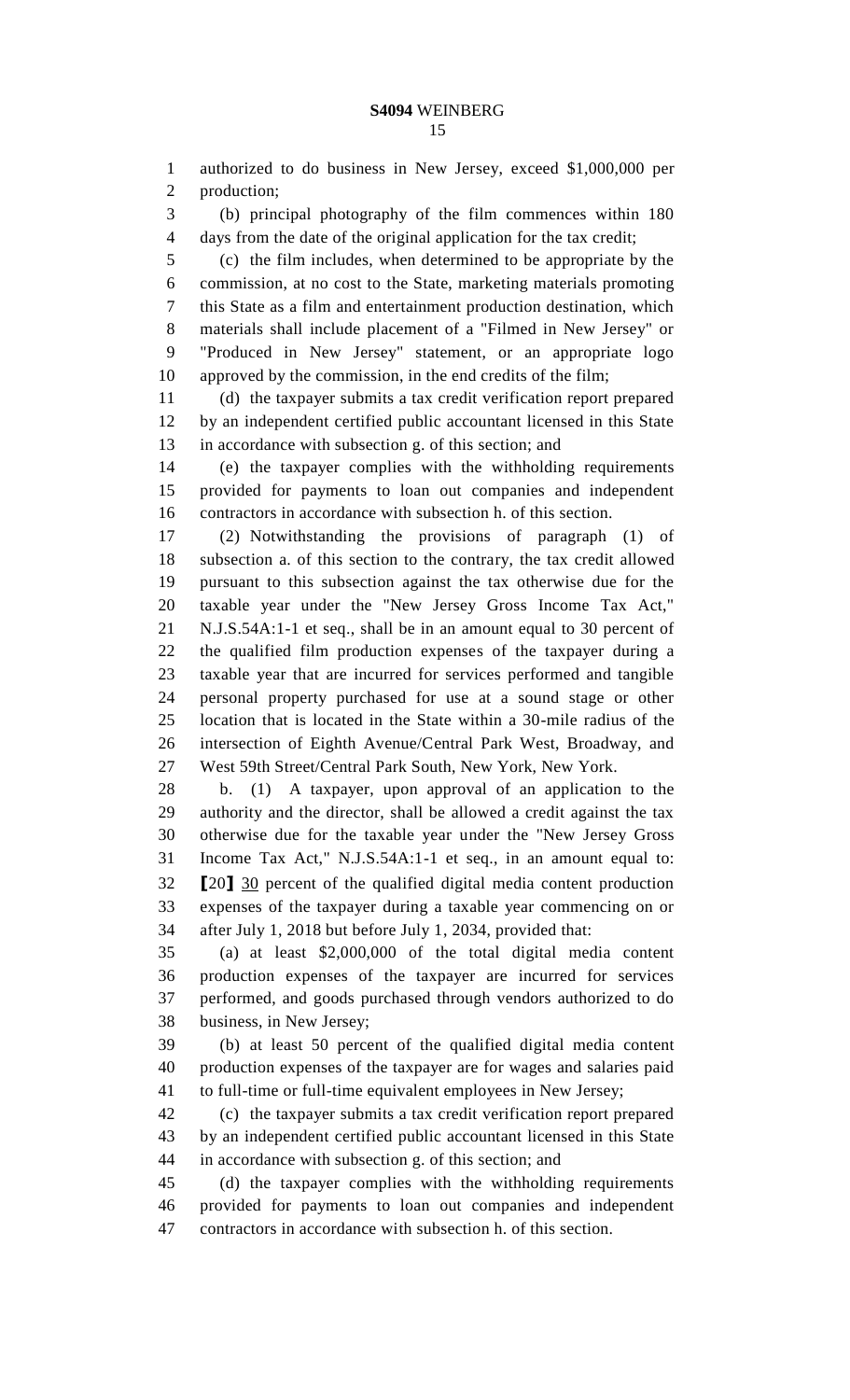(2) Notwithstanding the provisions of paragraph (1) of subsection b. of this section to the contrary, the tax credit allowed pursuant to this subsection against the tax otherwise due for the taxable year under the "New Jersey Gross Income Tax Act," N.J.S.54A:1-1 et seq., shall be in an amount equal to **[**25**]** 35 percent for the qualified digital media content production expenses of the taxpayer during a taxable year that are incurred for services performed and tangible personal property purchased through vendors whose primary place of business is located in Atlantic, Burlington, Camden, Cape May, Cumberland, Gloucester, Mercer, or Salem County.

 c. No tax credit shall be allowed pursuant to this section for any costs or expenses included in the calculation of any other tax credit or exemption granted pursuant to a claim made on a tax return filed with the director, or included in the calculation of an award of business assistance or incentive, for a period of time that coincides with the taxable year for which a tax credit authorized pursuant to this section is allowed. The order of priority in which the tax credit allowed pursuant to this section and any other tax credits allowed by law may be taken shall be as prescribed by the director. The amount of the tax credit applied under this section against the tax otherwise due under the "New Jersey Gross Income Tax Act," N.J.S.54A:1-1 et seq., for a taxable year, when taken together with any other payments, credits, deductions, and adjustments allowed by law shall not reduce the tax liability of the taxpayer to an amount less than zero. The amount of the tax credit otherwise allowable under this section which cannot be applied for the taxable year due to the limitations of this subsection or under other provisions of N.J.S.54A:1-1 et seq., may be carried forward, if necessary, to the seven taxable years following the taxable year for which the tax credit was allowed.

 d. (1) A business entity that is classified as a partnership for federal income tax purposes shall not be allowed a tax credit pursuant to this section directly, but the amount of tax credit of a taxpayer in respect of a distributive share of entity income, shall be determined by allocating to the taxpayer that proportion of the tax credit acquired by the entity that is equal to the taxpayer's share, whether or not distributed, of the total distributive income or gain of the entity for its taxable year ending within or with the taxpayer's taxable year.

 (2) A New Jersey S Corporation shall not be allowed a tax credit pursuant to this section directly, but the amount of tax credit of a taxpayer in respect of a pro rata share of S Corporation income, shall be determined by allocating to the taxpayer that proportion of the tax credit acquired by the New Jersey S Corporation that is equal to the taxpayer's share, whether or not distributed, of the total pro rata share of S Corporation income of the New Jersey S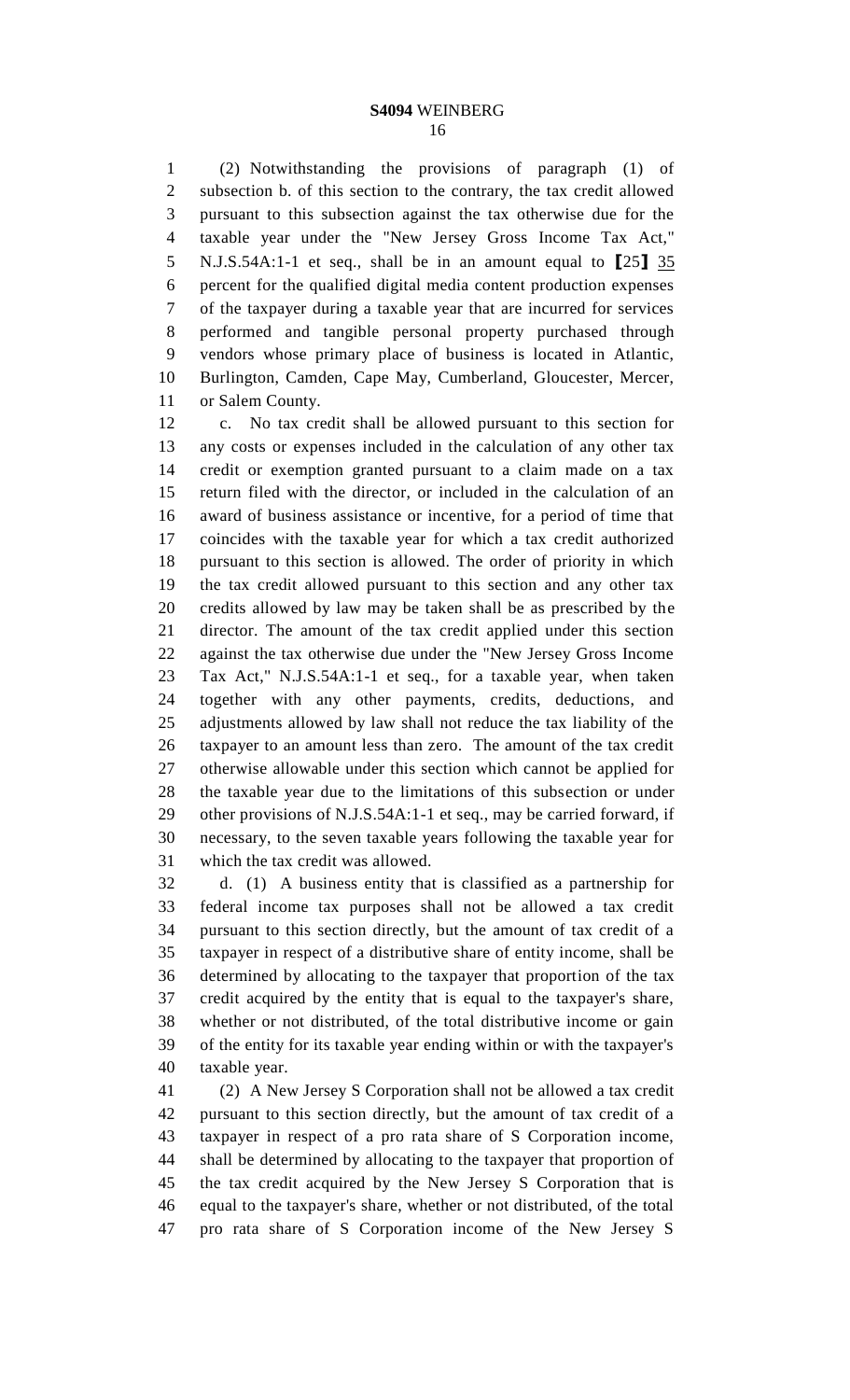Corporation for its privilege period ending within or with the taxpayer's taxable year.

 A business entity that is not a gross income "taxpayer" as defined and used in the "New Jersey Gross Income Tax Act," N.J.S.54A:1-1 et seq., and therefore is not directly allowed a credit under this section, but otherwise meets all the other requirements of this section, shall be considered an eligible applicant and "taxpayer" as that term is used in this section, and the application of an otherwise allowed credit amount shall be distributed to appropriate gross income taxpayers pursuant to the other requirements of this subsection.

 e. A taxpayer, with an application for a tax credit provided for in subsection a. or subsection b. of this section, may apply to the authority and the director for a tax credit transfer certificate in lieu of the taxpayer being allowed any amount of the tax credit against the tax liability of the taxpayer. The tax credit transfer certificate, upon receipt thereof by the taxpayer from the authority and the director, may be sold or assigned, in full or in part, to any other taxpayer that may have a tax liability under the "New Jersey Gross Income Tax Act," N.J.S.54A:1-1 et seq., or the "Corporation Business Tax Act (1945)," P.L.1945, c.162 (C.54:10A-1 et seq.), in exchange for private financial assistance to be provided by the purchaser or assignee to the taxpayer that has applied for and been granted the tax credit. The tax credit transfer certificate provided to the taxpayer shall include a statement waiving the taxpayer's right to claim that amount of the tax credit against the tax imposed pursuant to N.J.S.54A:1-1 et seq. that the taxpayer has elected to sell or assign. The sale or assignment of any amount of a tax credit transfer certificate allowed under this section shall not be exchanged for consideration received by the taxpayer of less than 75 percent of the transferred tax credit amount. Any amount of a tax credit transfer certificate used by a purchaser or assignee against a tax liability under N.J.S.54A:1-1 et seq. shall be subject to the same limitations and conditions that apply to the use of a tax credit pursuant to subsections c. and d. of this section. Any amount of a tax credit transfer certificate obtained by a purchaser or assignee under subsection e. of this section may be applied against the purchaser's or assignee's tax liability under P.L.1945, c.162 (C.54:10A-1 et seq.) and shall be subject to the same limitations and conditions that apply to the use of a credit pursuant to subsection c. of section 1 of P.L.2018, c.56 (C.54:10A-5.39b).

 f. (1) The value of tax credits, including tax credits allowed through the granting of tax credit transfer certificates, approved by the director and the authority pursuant to subsection a. of this section and pursuant to subsection a. of section 1 of P.L.2018, c.56 (C.54:10A-5.39b) to taxpayers, other than New Jersey studio partners and New Jersey film-lease partners, shall not exceed a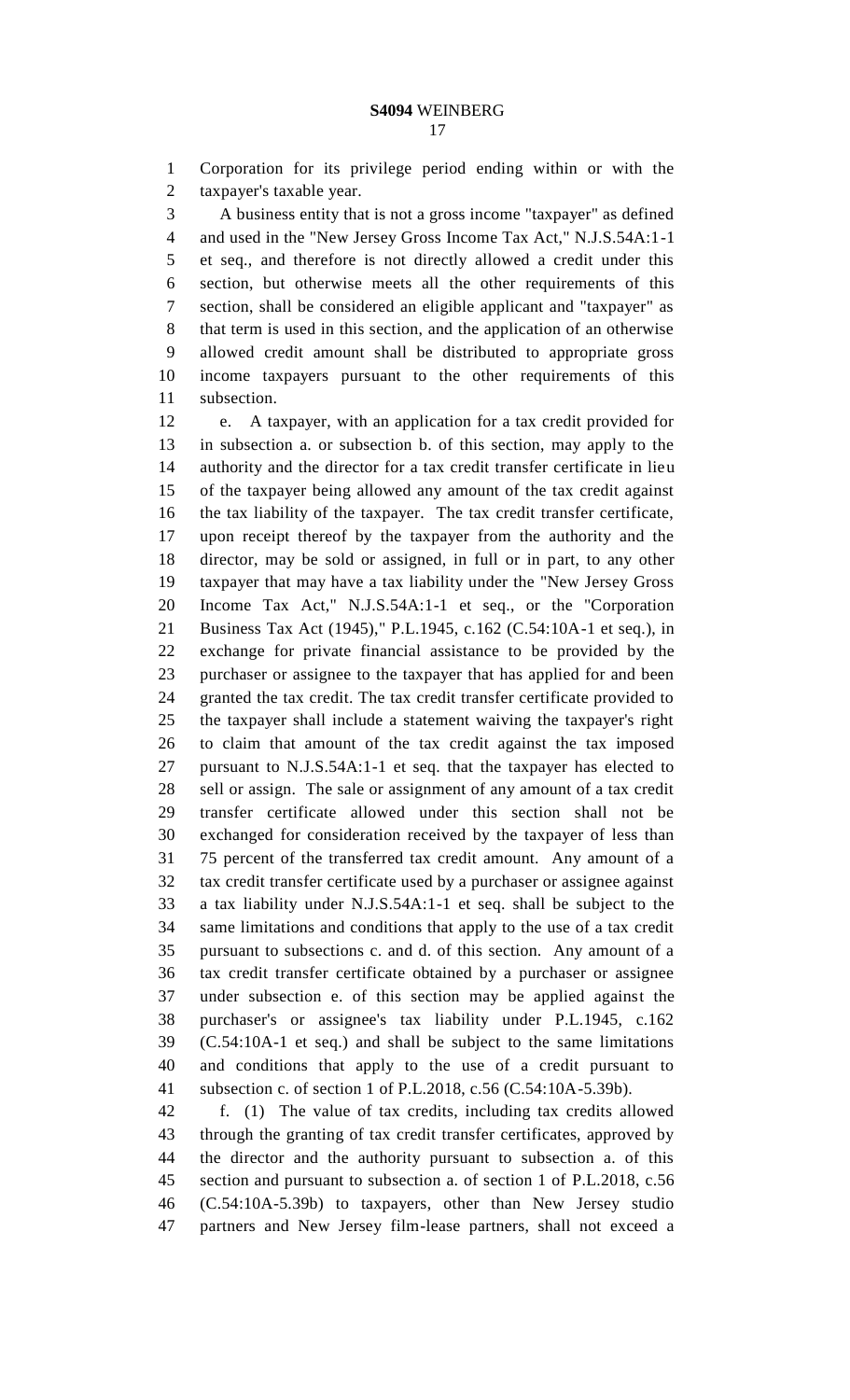cumulative total of \$100,000,000 in fiscal year 2019 and in each fiscal year thereafter prior to fiscal year 2035 to apply against the tax imposed pursuant to the "New Jersey Gross Income Tax Act," N.J.S.54A:1-1 et seq., and pursuant to section 5 of P.L.1945, c.162 (C.54:10A-5). In addition to the \$100,000,000 limitation on the value of tax credits approved by the director for New Jersey film- lease partners and the \$100,000,000 limitation on the value of tax credits approved by the director for other taxpayers imposed by this paragraph, the value of tax credits, including tax credits allowed through the granting of tax credit transfer certificates, approved by the director and the authority pursuant to subsection a. of this section and pursuant to subsection a. of section 1 of P.L.2018, c.56 (C.54:10A-5.39b) to New Jersey studio partners shall not exceed a cumulative total of \$100,000,000 in fiscal year 2021 and in each fiscal year thereafter prior to fiscal year 2034 to apply against the tax imposed pursuant to section 5 of P.L.1945, c.162 (C.54:10A-5) and the tax imposed pursuant to the "New Jersey Gross Income Tax Act," N.J.S.54A:1-1 et seq. Beginning in fiscal year 2025, in addition to the \$100,000,000 made available for New Jersey studio partners pursuant to this paragraph, up to an additional \$350,000,000 may be made available annually, in the discretion of the authority, to New Jersey studio partners for the award of tax credits, including tax credits allowed through the granting of tax credit transfer certificates, pursuant to subsection a. of this section and subsection a. of section 1 of P.L.2018, c.56 (C.54:10A-5.39b), from the funds made available pursuant to subparagraph (i) of paragraph (1) of subsection b. of section 98 of P.L.2020, c.156 (C.34:1B-362). In addition to the \$100,000,000 limitation on the value of tax credits approved by the director for New Jersey studio partners and the \$100,000,000 limitation on the value of tax credits approved by the director for other taxpayers imposed by this paragraph, the value of tax credits, including tax credits allowed through the granting of tax credit transfer certificates, approved by the director and the authority pursuant to subsection a. of this section and pursuant to subsection a. of section 1 of P.L.2018, c.56 (C.54:10A-5.39b) to New Jersey film-lease partners shall not exceed a cumulative total of \$100,000,000 in fiscal year 2021 and in each fiscal year thereafter prior to fiscal year 2034 to apply against the tax imposed pursuant to section 5 of P.L.1945, c.162 (C.54:10A-5) and the tax imposed pursuant to the "New Jersey Gross Income Tax Act," N.J.S.54A:1-1 et seq. Approvals made to New Jersey studio partners and New Jersey film-lease partners shall be subject to award agreements with the authority detailing obligations of the awardee and outcomes relating to events of default, including, but not limited to, recapture, forfeiture, and termination. If in any taxable year, beginning following a date determined by the authority, a New Jersey film-lease partner's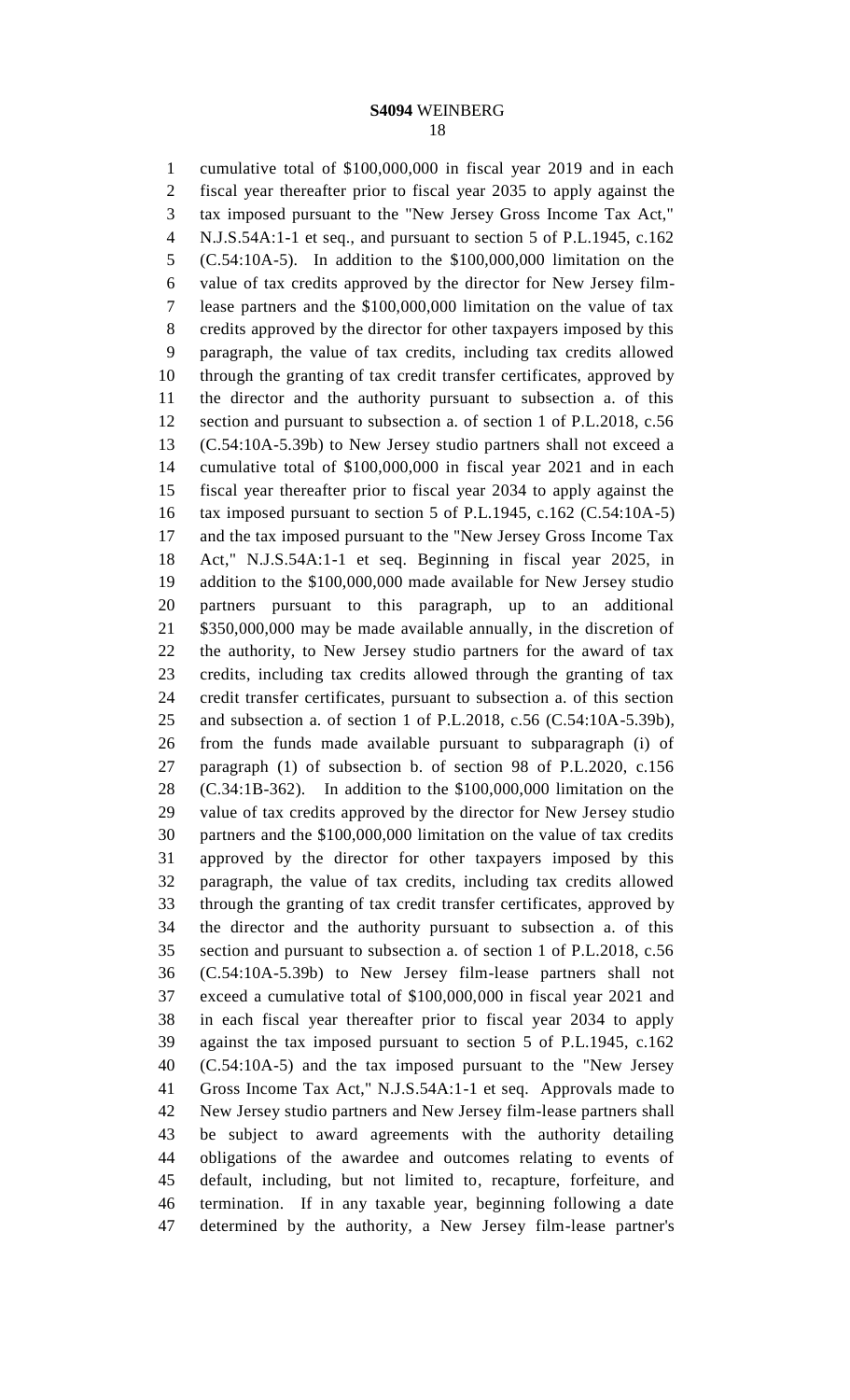annual average of qualified film production expenses falls below 2 \$50,000,000, the authority shall reduce by 20 percent any tax credit award for a film for which final documentation pursuant to N.J.A.C.19:31-21.7(c) has been submitted, until a taxable year when the annual average of qualified film production expenses has been restored to \$50,000,000. The authority shall establish a non- binding, administrative pre-certification process for potentially eligible projects.

 **[**If the cumulative total amount of tax credits, and tax credit transfer certificates, allowed to taxpayers for taxable years or privilege periods commencing during a single fiscal year under subsection a. of this section and subsection a. of section 1 of P.L.2018, c.56 (C.54:10A-5.39b) exceeds the amount of tax credits available in that fiscal year, then taxpayers who have first applied for and have not been allowed a tax credit or tax credit transfer certificate amount for that reason shall be allowed, in the order in which they have submitted an application, the amount of tax credit or tax credit transfer certificate on the first day of the next succeeding fiscal year in which tax credits and tax credit transfer certificates under subsection a. of this section and subsection a. of section 1 of P.L.2018, c.56 (C.54:10A-5.39b) are not in excess of the amount of credits**]** Notwithstanding the limitations set forth in this paragraph, if in any fiscal year the authority receives applications for tax credits under subsection a. of this section and subsection a. of section 1 of P.L.2018, c.56 (C.54:10A-5.39b) in amounts exceeding the total amount of tax credits available for the fiscal year, then the authority may approve applications, in the order in which such applications were submitted, for excess tax credits during the year in which the application was submitted, provided that the amount of excess credits shall be subtracted from the total amounts allowed for the next following fiscal year in which credits are available, and provided further that the taxpayer shall not claim the excess tax credit or tax credit transfer certificate until the first day of the fiscal year from which the credits were made available.

 Notwithstanding any provision of paragraph (1) of this subsection to the contrary, for any fiscal year in which the amount of tax credits approved pursuant to this paragraph is less than the cumulative total amount of tax credits permitted to be approved in that fiscal year, the authority shall certify the amount of the remaining tax credits available for approval in that fiscal year, and shall increase the cumulative total amount of tax credits permitted to be approved for New Jersey studio partners in the subsequent fiscal year by the certified amount remaining from the prior fiscal year. The authority shall also certify, for each fiscal year, the amount of tax credits that were previously approved, but that the taxpayer is not able to redeem or transfer to another taxpayer under this section, and shall increase the cumulative total amount of tax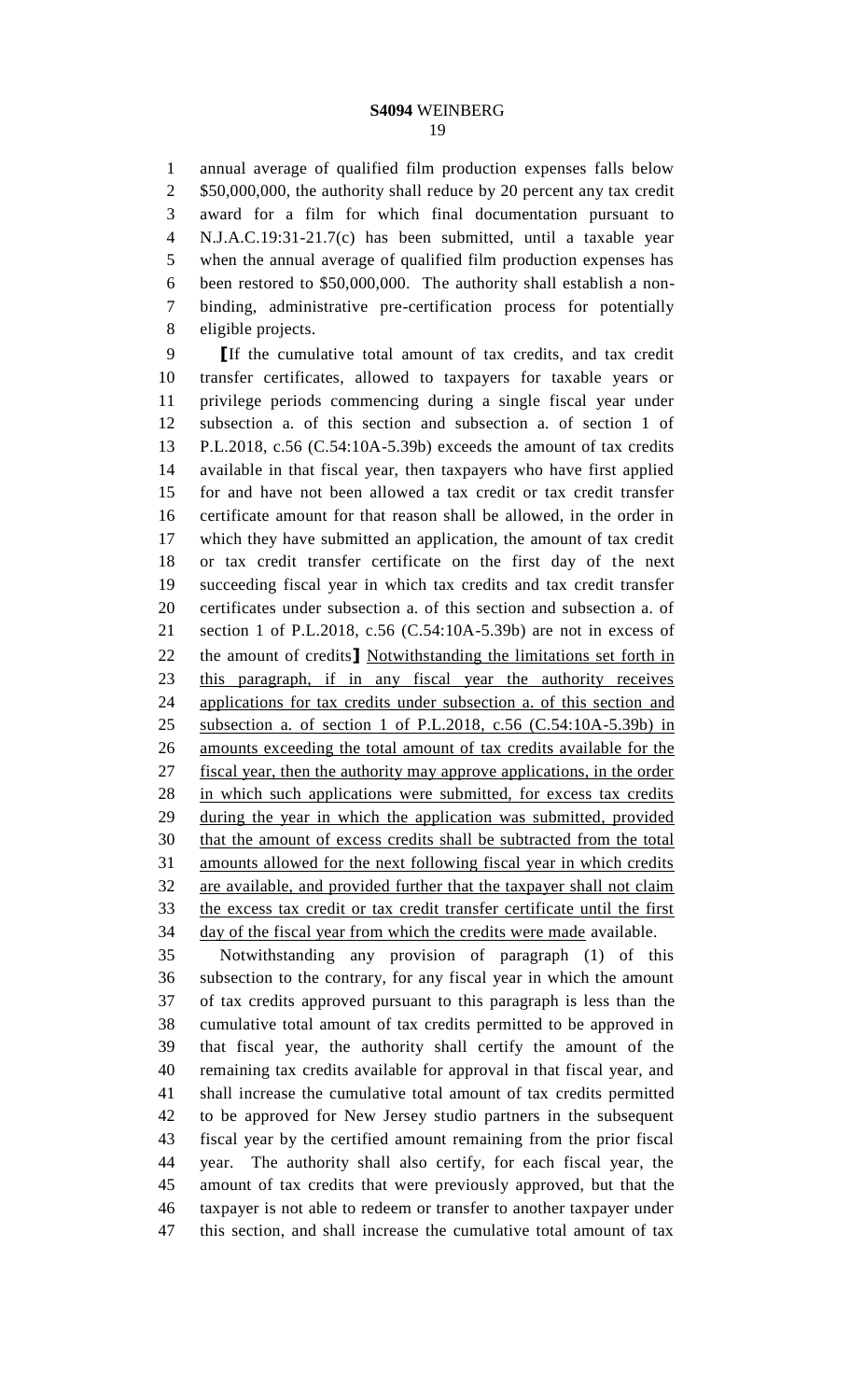credits permitted to be approved for New Jersey studio partners in the subsequent fiscal year by the amount of tax credits previously approved, but not subject to redemption or transfer.

 (2) The value of tax credits, including tax credits allowed through the granting of tax credit transfer certificates, approved by the authority and the director pursuant to subsection b. of this section and pursuant to subsection b. of section 1 of P.L.2018, c.56 (C.54:10A-5.39b) shall not exceed a cumulative total of **[**\$10,000,000**]** \$30,000,000 in fiscal year 2019 and in each fiscal year thereafter prior to fiscal year 2035 to apply against the tax imposed pursuant to the "New Jersey Gross Income Tax Act," N.J.S.54A:1-1 et seq. and the tax imposed pursuant to section 5 of P.L.1945, c.162 (C.54:10A-5).

 **[**If the total amount of tax credits and tax credit transfer certificates allowed to taxpayers for taxable years or privilege periods commencing during a single fiscal year under subsection b. of this section and subsection b. of section 1 of P.L.2018, c.56 (C.54:10A-5.39b) exceeds the amount of tax credits available in that year, then taxpayers who have first applied for and have not been allowed a tax credit or tax credit transfer certificate amount for that reason shall be allowed, in the order in which they have submitted an application, the amount of tax credit or tax credit transfer certificate on the first day of the next succeeding fiscal year in which tax credits and tax credit transfer certificates under subsection b. of this section and subsection b. of section 1 of P.L.2018, c.56 (C.54:10A-5.39b) are not in excess of the amount of credits**]** Notwithstanding the limitations set forth in this paragraph, if in any fiscal year the authority receives applications for tax credits under subsection b. of this section and subsection b. of section 1 of P.L.2018, c.56 (C.54:10A-5.39b) in amounts exceeding the total amount of tax credits available for the fiscal year, then the authority may approve applications, in the order in which such applications were submitted, for excess tax credits during the year in which the application was submitted, provided that the amount of excess credits shall be subtracted from the total amounts allowed for the next following fiscal year in which credits are available, and provided further that the taxpayer shall not claim the excess tax credit or tax credit transfer certificate until the first day of the fiscal year from which the credits were made available.

 Notwithstanding any provision of this paragraph to the contrary, for any fiscal year in which the amount of tax credits approved pursuant to this paragraph is less than the cumulative total amount of tax credits permitted to be approved in that fiscal year, the authority shall certify the amount of the remaining tax credits available for approval in that fiscal year, and shall increase the cumulative total amount of tax credits permitted to be approved in the subsequent fiscal year by the certified amount remaining from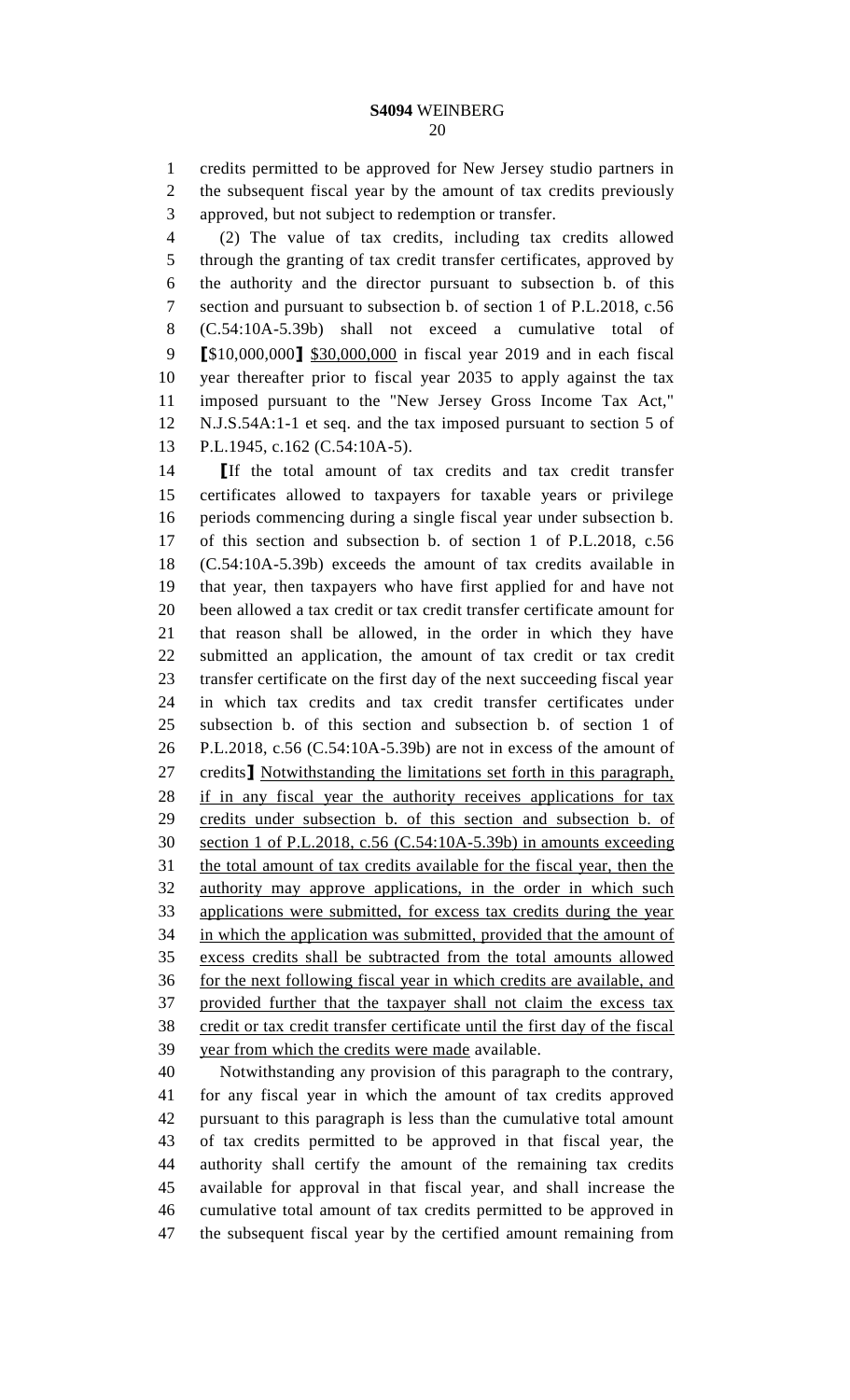the prior fiscal year. The authority shall also certify, for each fiscal year, the amount of tax credits that were previously approved, but that the taxpayer is not able to redeem or transfer to another taxpayer under this section, and shall increase the cumulative total amount of tax credits permitted to be approved in the subsequent fiscal year by the amount of tax credits previously approved, but not subject to redemption or transfer.

 g. A taxpayer shall submit to the authority and the director a report prepared by an independent certified public accountant licensed in this State to verify the taxpayer's tax credit claim following the completion of the production. The report shall be prepared by the independent certified public accountant pursuant to agreed upon procedures prescribed by the authority and the director, and shall include such information and documentation as shall be determined to be necessary by the authority and the director to substantiate the qualified film production expenses or the qualified digital media content production expenses of the taxpayer. A single report with attachments deemed necessary by the authority shall be submitted electronically. Upon receipt of the report, the authority and the director shall review the findings of the independent certified public accountant's report, and shall make a determination as to the qualified film production expenses or the qualified digital media content production expenses of the taxpayer. The authority's and the director's review shall include, but shall not be limited to: a review of all non-payroll qualified film production expense items and non-payroll digital media content production expense items over \$20,000; a review of 100 randomly selected non-payroll qualified film production expense items and non-payroll digital media content production expense items that are greater than \$2,500, but less than \$20,000; a review of 100 randomly selected non-payroll qualified film production expense items and non- payroll digital media content production expense items that are less than \$2,500; a review of the qualified wages for the 15 employees, independent contractors, or loan-out companies with the highest qualified wages; and a review of the qualified wages for 35 randomly selected employees, independent contractors, or loan-out companies with qualified wages other than the 15 employees, independent contractors, or loan-out companies with the highest qualified wages. The taxpayer's qualified film production expenses and digital media content production expenses shall be adjusted based on any discrepancies identified for the reviewed non-payroll qualified film production expense items, non-payroll digital media content production expense items and qualified wages. The taxpayer's qualified film production expenses and digital media content production expenses also shall be adjusted based on the projection of any discrepancies identified based on the review of randomly selected expense items or wages pursuant to this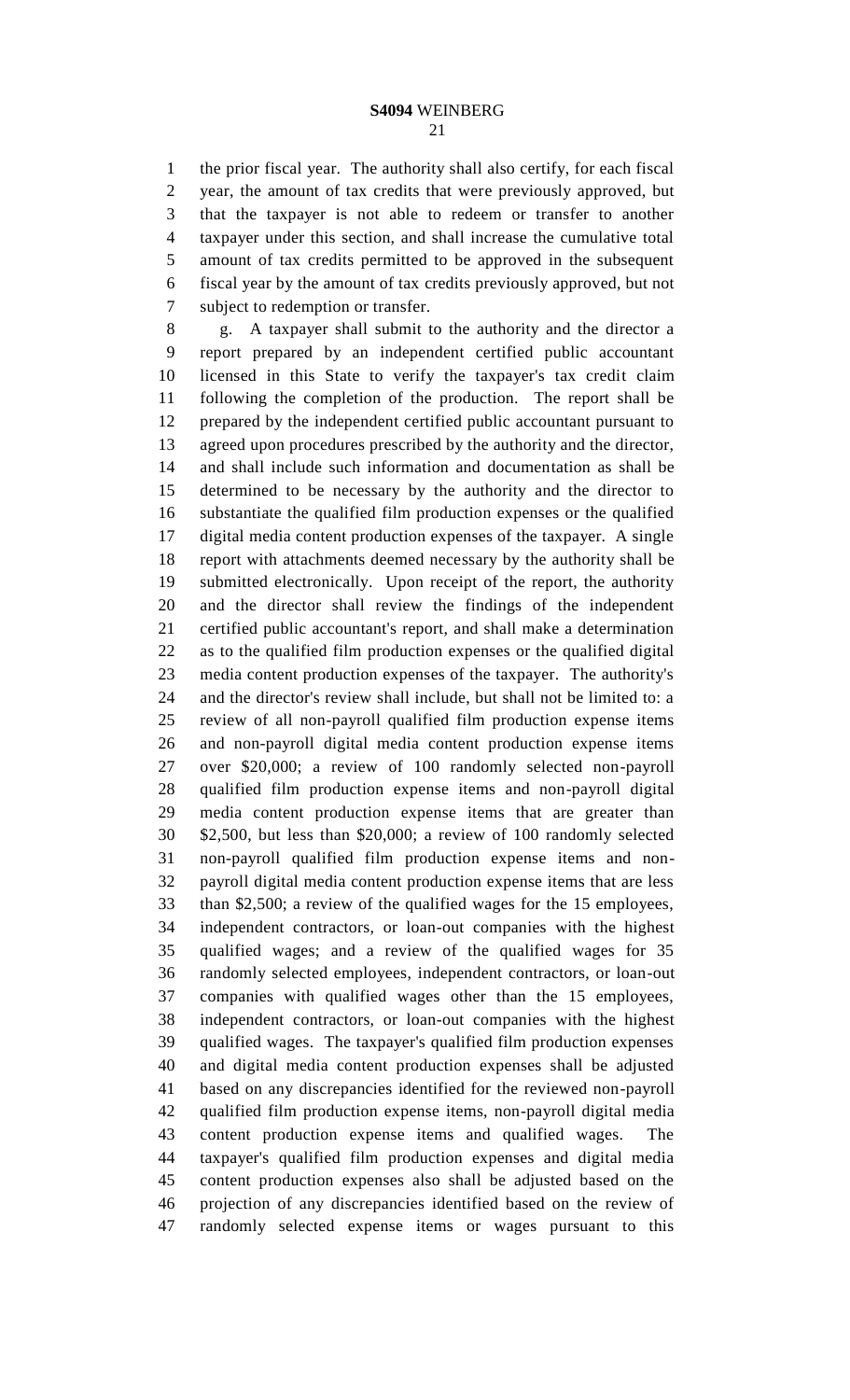subsection to the extent that the discrepancies exceed one percent of the total reviewed non-payroll qualified film production expense items, non-payroll digital media content production expense items, or qualified wages. The determination shall be provided in writing to the taxpayer, and a copy of the written determination shall be included in the filing of a return that includes a claim for a tax credit allowed pursuant to this section.

 h. A taxpayer shall withhold from each payment to a loan out company or to an independent contractor an amount equal to 6.37 percent of the payment otherwise due. The amounts withheld shall be deemed to be withholding of liability pursuant to the "New Jersey Gross Income Tax Act," N.J.S.54A:1-1 et seq., and the taxpayer shall be deemed to have the rights, duties, and responsibilities of an employer pursuant to chapter 7 of Title 54A of the New Jersey Statutes. The director shall allocate the amounts withheld for a taxable year to the accounts of the individuals who are employees of a loan out company in proportion to the employee's payment by the loan out company in connection with a trade, profession, or occupation carried on in this State or for the rendition of personal services performed in this State during the taxable year. A loan out company that reports its payments to employees in connection with a trade, profession, or occupation carried on in this State or for the rendition of personal services performed in this State during a taxable year shall be relieved of its duties and responsibilities as an employer pursuant to chapter 7 of Title 54A of the New Jersey Statutes for the taxable year for any payments relating to the payments on which the taxpayer withheld.

i. As used in this section:

 "Authority" means the New Jersey Economic Development Authority.

 "Business assistance or incentive" means "business assistance or incentive" as that term is defined pursuant to section 1 of P.L.2007, c.101 (C.54:50-39).

 "Commission" means the Motion Picture and Television Development Commission.

 "Digital media content" means any data or information that is produced in digital form, including data or information created in analog form but reformatted in digital form, text, graphics, photographs, animation, sound, and video content. "Digital media content" shall not mean content offerings generated by the end user (including postings on electronic bulletin boards and chat rooms); content offerings comprised primarily of local news, events, weather or local market reports; public service content; electronic commerce platforms (such as retail and wholesale websites); websites or content offerings that contain obscene material as defined pursuant to N.J.S.2C:34-2 and N.J.S.2C:34-3; websites or content that are produced or maintained primarily for private,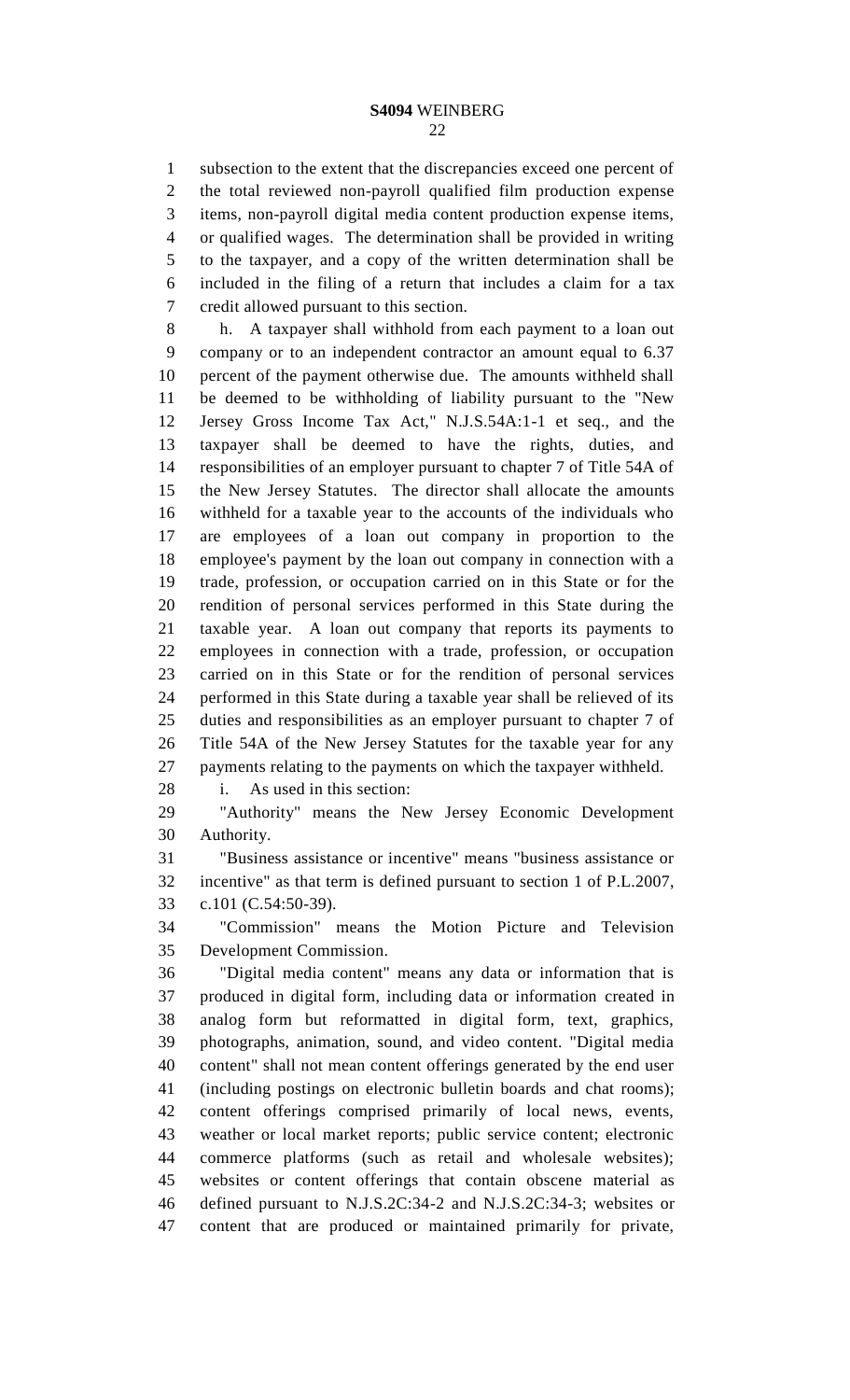industrial, corporate, or institutional purposes; or digital media content acquired or licensed by the taxpayer for distribution or incorporation into the taxpayer's digital media content.

 "Film" means a feature film, a television series, or a television show of 22 minutes or more in length, intended for a national audience, or a television series or a television show of 22 minutes or more in length intended for a national or regional audience, including, but not limited to, a game show, award show, or other gala event filmed and produced at a nonprofit arts and cultural venue receiving State funding. "Film" shall not include a production featuring news, current events, weather, and market reports or public programming, talk show, sports event, or reality show, a production that solicits funds, a production containing obscene material as defined under N.J.S.2C:34-2 and N.J.S.2C:34- 3, or a production primarily for private, industrial, corporate, or institutional purposes. "Film" shall not include an award show or other gala event that is not filmed and produced at a nonprofit arts and cultural venue receiving State funding.

 "Full-time or full-time equivalent employee" means an individual employed by the taxpayer for consideration for at least 35 hours a week, or who renders any other standard of service generally accepted by custom or practice as full-time or full-time equivalent employment, whose wages are subject to withholding as provided in the "New Jersey Gross Income Tax Act," N.J.S.54A:1-1 et seq., or who is a partner of a taxpayer, who works for the partnership for at least 35 hours a week, or who renders any other standard of service generally accepted by custom or practice as full-time or full-time equivalent employment, and whose distributive share of income, gain, loss, or deduction, or whose guaranteed payments, or any combination thereof, is subject to the payment of estimated taxes, as provided in the "New Jersey Gross Income Tax Act," N.J.S.54A:1-1 et seq. "Full-time or full-time equivalent employee" shall not include an individual who works as an independent contractor or on a consulting basis for the taxpayer.

 "Highly compensated individual" means an individual who directly or indirectly receives compensation in excess of \$500,000 for the performance of services used directly in a production. An individual receives compensation indirectly when the taxpayer pays a loan out company that, in turn, pays the individual for the performance of services.

 "Incurred in New Jersey" means, for any application submitted after the effective date of P.L.2018, c.56 (C.54:10A-5.39b et al.), pursuant to which a tax credit has not been allowed prior to the effective date of P.L.2021, c.160, service performed within New Jersey and tangible personal property used or consumed in New Jersey. A service is performed in New Jersey to the extent that the individual performing the service is physically located in New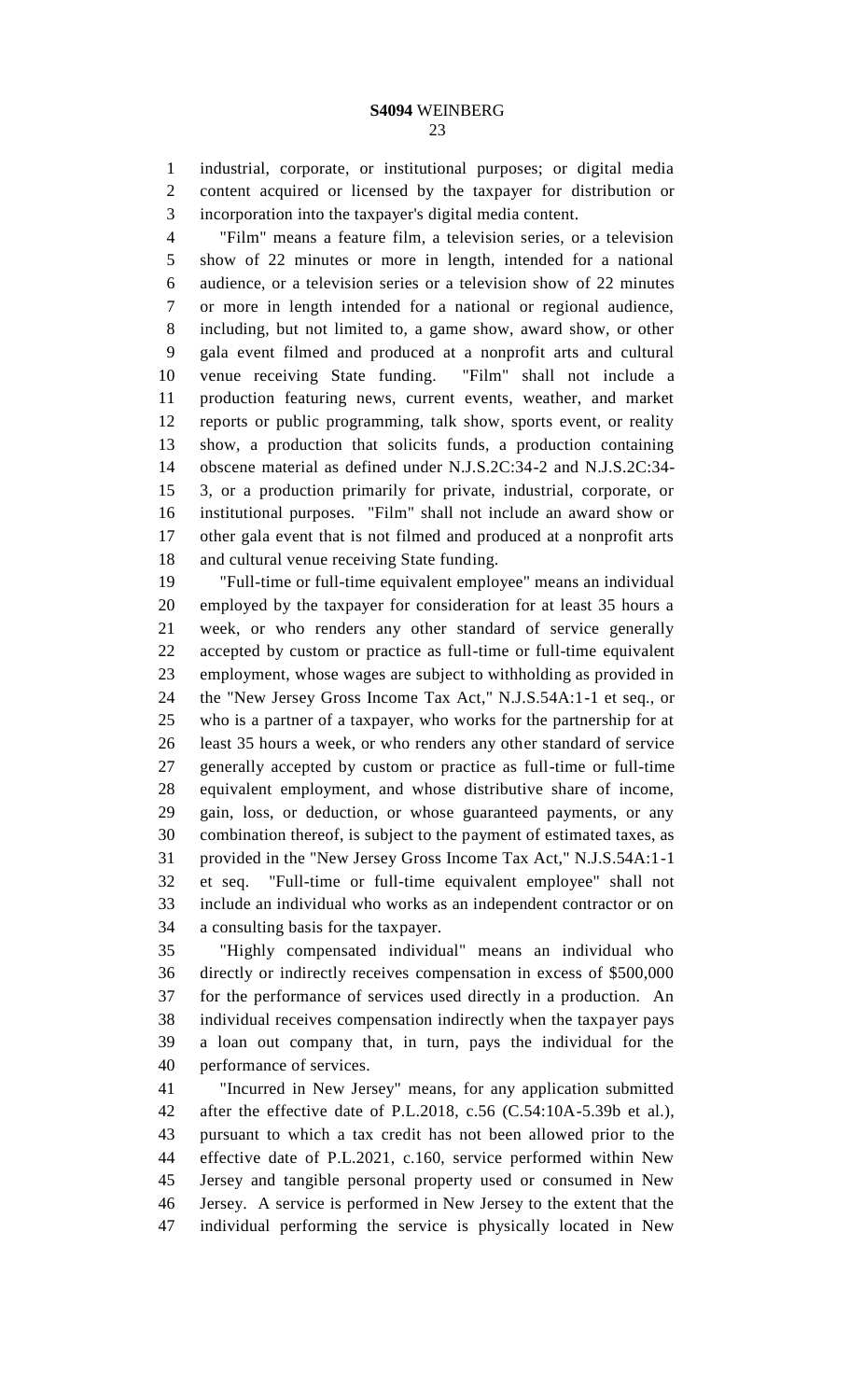Jersey while performing the service. Notwithstanding where the property is delivered or acquired, rented tangible property is used or consumed in New Jersey to the extent that the property is located in New Jersey during its use or consumption and is rented from a vendor authorized to do business in New Jersey or the film production company provides to the authority the vendor's information in a form and manner prescribed by the authority. Purchased tangible property is not used and consumed in New Jersey unless it is purchased from a vendor authorized to do business in New Jersey and is delivered to or acquired within New Jersey; provided, however, that if a production is also located in another jurisdiction, the purchased tangible property is used and consumed in New Jersey if the acquisition and delivery of purchased tangible property is located in either New Jersey or another jurisdiction where the production takes place.

 "Independent contractor" means an individual treated as an independent contractor for federal and State tax purposes who is contracted with by the taxpayer for the performance of services used directly in a production.

 "Loan out company" means a personal service corporation or other entity that is contracted with by the taxpayer to provide specified individual personnel, such as artists, crew, actors, producers, or directors for the performance of services used directly in a production. "Loan out company" shall not include entities contracted with by the taxpayer to provide goods or ancillary contractor services such as catering, construction, trailers, equipment, or transportation.

 "New Jersey film-lease partner" means a taxpayer, including any taxpayer that is a member of a combined group under P.L.2018, c.131 (C:54:10A-4.11), that has made a commitment to lease or acquire all or part of a New Jersey production facility **[**with**]** , which leased or acquired space shall have an aggregate square footage of at least 50,000 square feet, **[**which includes**]** including a sound stage and production support space, such as production offices or a backlot, for a period of five or more successive years and commits to spend, on a separate-entity basis or in the aggregate with other members of the taxpayer's combined group, an annual average of \$50,000,000 of qualified film production expenses over the period of at least five but not to exceed 10 years.

 "New Jersey studio partner" means a film production company that has made a commitment to produce films or commercial audiovisual products in New Jersey and has developed, purchased, or executed a 10-year contract to lease a production facility of 250,000 square feet or more as a "transformative project" pursuant to section 65 of P.L.2020, c.156 (C.34:1B-333). No more than three film production companies may be designated as a New Jersey studio partner.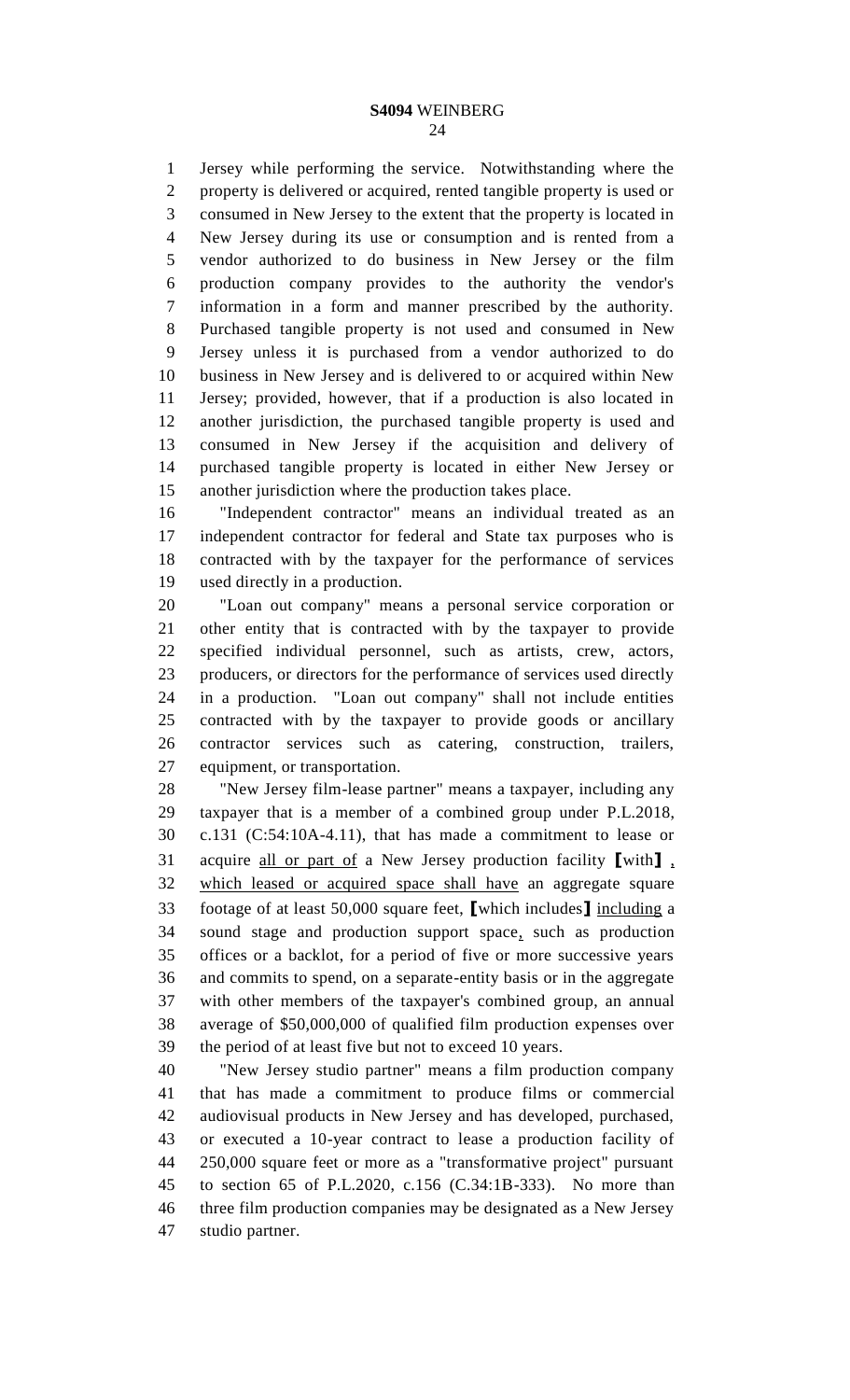"Partnership" means an entity classified as a partnership for federal income tax purposes.

 "Post-production costs" means the costs of the phase of production of a film that follows principal photography, in which raw footage is cut and assembled into a finished film with sound synchronization and visual effects.

 "Pre-production costs" means the costs of the phase of production of a film that precedes principal photography, in which a detailed schedule and budget for the production is prepared, the script and location is finalized, and contracts with vendors are negotiated.

 "Qualified digital media content production expenses" means an expense incurred in New Jersey for the production of digital media content. "Qualified digital media content production expenses" shall include but not be limited to: wages and salaries of individuals employed in the production of digital media content on which the tax imposed by the "New Jersey Gross Income Tax Act," N.J.S.54A:1-1 et seq. has been paid or is due; and the costs of computer software and hardware, data processing, visualization technologies, sound synchronization, editing, and the rental of facilities and equipment. Payment made to a loan out company or to an independent contractor shall not be deemed a "qualified digital media content production expense" unless the payment is made in connection with a trade, profession, or occupation carried on in this State or for the rendition of personal services performed in this State and the taxpayer has made the withholding required pursuant to subsection h. of this section. "Qualified digital media content production expenses" shall not include expenses incurred in marketing, promotion, or advertising digital media or other costs not directly related to the production of digital media content. Costs related to the acquisition or licensing of digital media content by the taxpayer for distribution or incorporation into the taxpayer's digital media content shall not be deemed "qualified digital media content production expenses."

 "Qualified film production expenses" means an expense incurred in New Jersey for the production of a film including pre-production costs and post-production costs incurred in New Jersey. "Qualified film production expenses" shall include but not be limited to: wages and salaries of individuals employed in the production of a film on which the tax imposed by the "New Jersey Gross Income Tax Act," N.J.S.54A:1-1 et seq. has been paid or is due; and the costs for tangible personal property used, and services performed, directly and exclusively in the production of a film, such as expenditures for film production facilities, props, makeup, wardrobe, film processing, camera, sound recording, set construction, lighting, shooting, editing, and meals. Payment made to a loan out company or to an independent contractor shall not be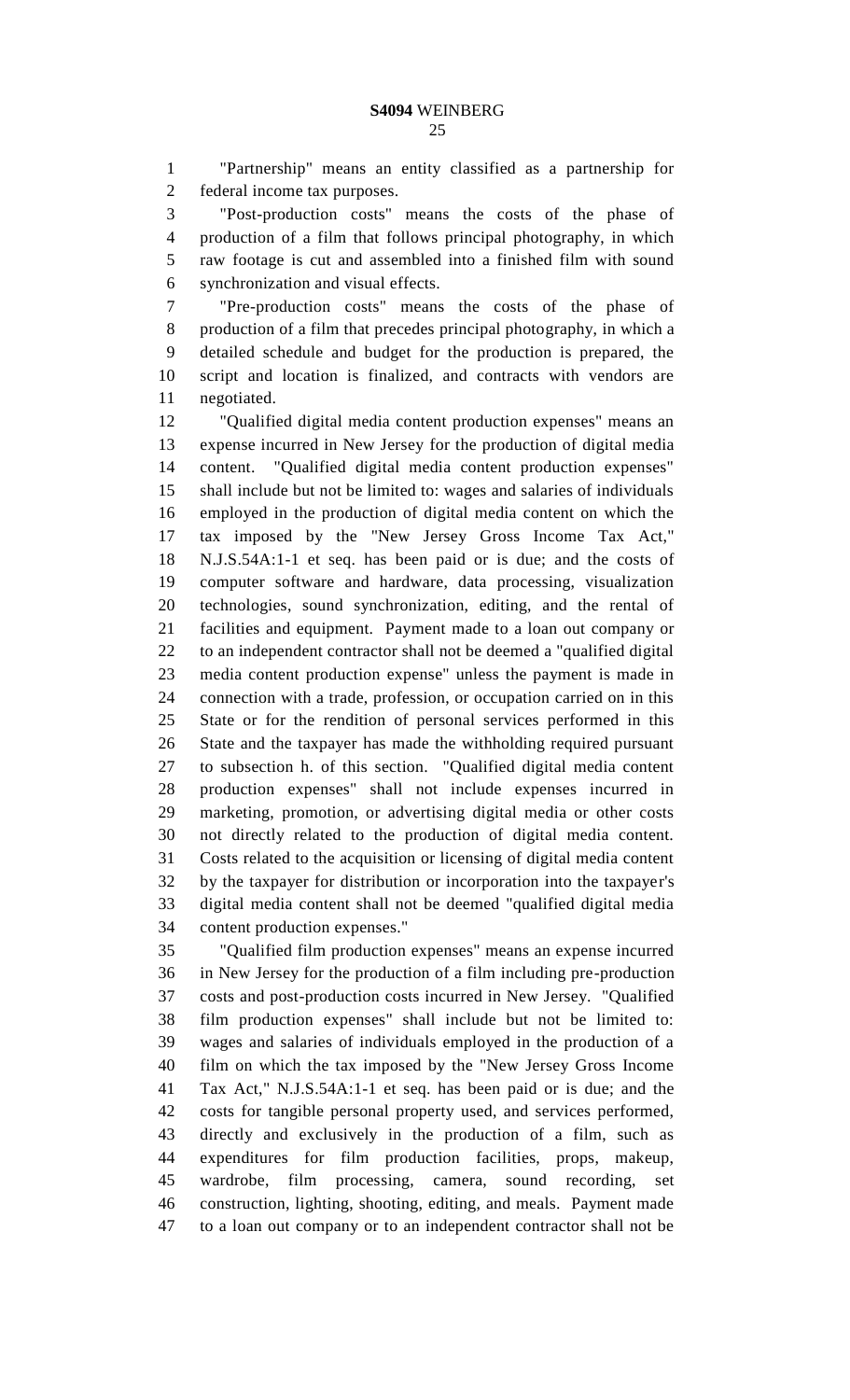deemed a "qualified film production expense" unless the payment is made in connection with a trade, profession, or occupation carried on in this State or for the rendition of personal services performed in this State and the taxpayer has made the withholding required by subsection h. of this section. "Qualified film production expenses" shall not include: expenses incurred in marketing or advertising a film; and payment in excess of \$500,000 to a highly compensated individual for costs for a story, script, or scenario used in the production of a film and wages or salaries or other compensation for writers, directors, including music directors, producers, and performers, other than background actors with no scripted lines, except as follows:

 (1) for a New Jersey studio partner that incurs more than \$15,000,000, but less than \$50,000,000, in qualified film production expenses in the State, an amount, not to exceed \$15,000,000, of the wages or salaries or other compensation for writers, directors, including music directors, producers, and performers, other than background actors with no scripted lines, shall constitute qualified film production expenses;

 (2) for a New Jersey studio partner that incurs \$50,000,000 or more, but less than \$100,000,000, in qualified film production expenses in the State, an amount, not to exceed \$25,000,000, of the wages or salaries or other compensation for writers, directors, including music directors, producers, and performers, other than background actors with no scripted lines, shall constitute qualified film production expenses;

 (3) for a New Jersey studio partner that incurs \$100,000,000 or more, but less than \$150,000,000, in qualified film production expenses in the State, an amount, not to exceed \$40,000,000, of the wages or salaries or other compensation for writers, directors, including music directors, producers, and performers, other than background actors with no scripted lines, shall constitute qualified film production expenses; **[**and**]**

 (4) for a New Jersey studio partner that incurs \$150,000,000 or more in qualified film production expenses in the State, an amount, not to exceed \$60,000,000, of the wages or salaries or other compensation for writers, directors, including music directors, producers, and performers, other than background actors with no scripted lines, shall constitute qualified film production expenses; and

 (5) for a New Jersey film-lease partner, an amount, not to exceed \$15,000,000, of the payments in excess of \$500,000 to each highly compensated individual for costs for a story, script, or scenario used in the production of a film and wages or salaries or 45 other compensation for writers, directors, including music directors, producers, and performers, other than background actors with no 47 scripted lines, shall constitute qualified film production expenses.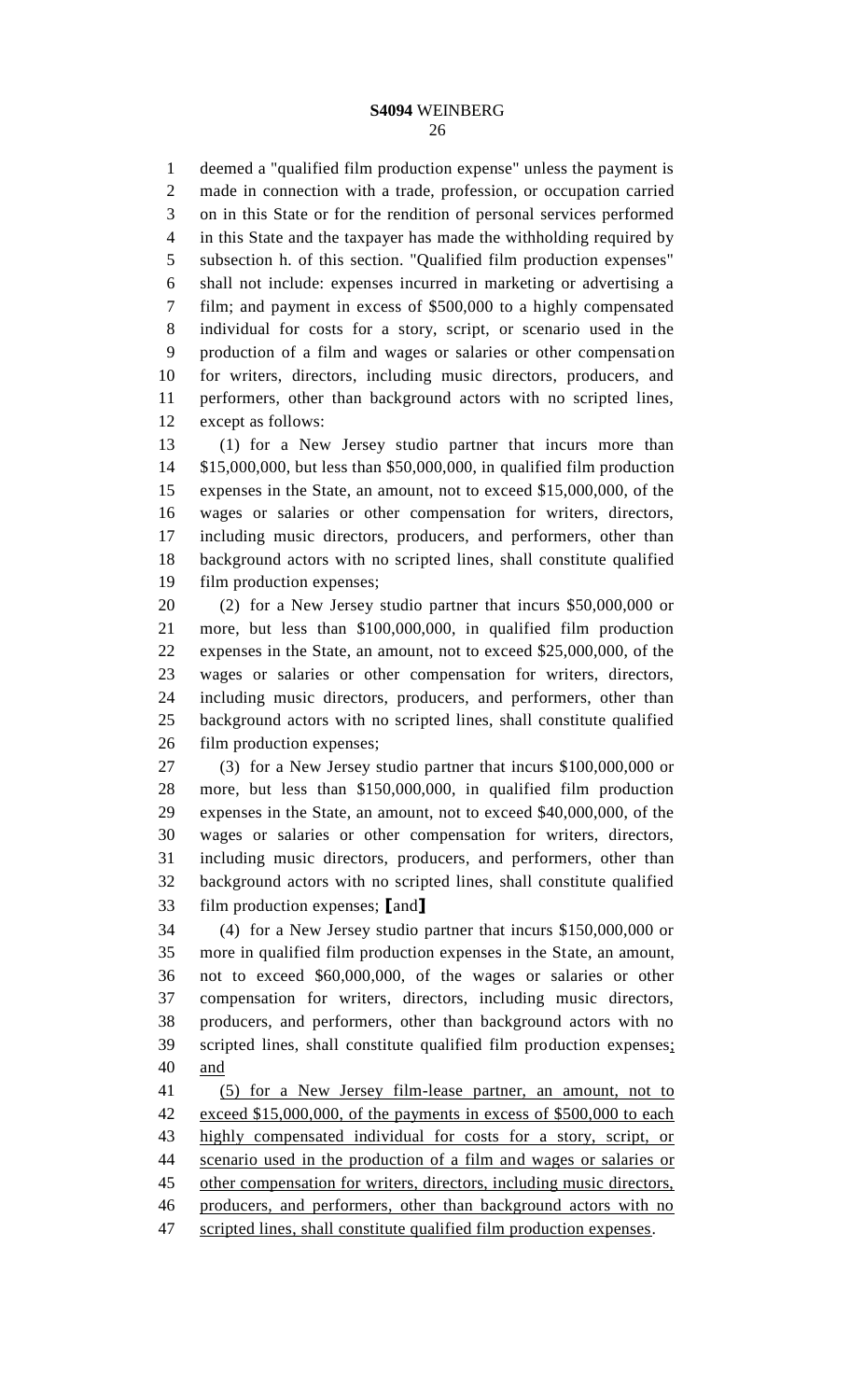"Total digital media content production expenses" means costs for services performed and property used or consumed in the production of digital media content.

 "Total film production expenses" means costs for services performed and tangible personal property used or consumed in the production of a film.

- (cf: P.L.2021, c.160, s.59)
- 
- 3. This act shall take effect immediately.
- 
- STATEMENT

 This bill makes various changes to the film and digital media content production tax credit program, including increasing the amount of the digital media content production tax credit, allowing certain compensation to be included within the computation of qualified film production expenses, and revising the definition of "New Jersey film-lease partner."

 Under the film and digital media content production tax credit program, the State awards tax credits to eligible taxpayers equal to: (1) 30 percent of the qualified film production expenses incurred for use within certain parts of Northern New Jersey, or 35 percent of the qualified film production expenses incurred for use within all other parts of the State; and (2) 25 percent of the qualified digital media content production expenses purchased through vendors located in certain counties in Southern New Jersey, or 20 percent of all other qualified digital media content production expenses purchased within the State.

 Under the bill, the amount of the digital media content production portion of the tax credit program would be increased. Specifically, the bill increases the digital media content production tax credit to 35 percent of the qualified digital media content production expenses purchased through vendors located in certain counties in Southern New Jersey, or 30 percent of all other qualified digital media content production expenses purchased within the State. In addition, the bill increases the cumulative annual limitation on digital media content production tax credits from \$10 million to \$30 million.

 The bill also modifies the definition of "qualified film production expenses" to include amounts paid by New Jersey film- lease partners for certain employees. Except for certain allowances for New Jersey studio partners, current law generally prohibits qualified film production expenses from including any payments in excess of \$500,000 for: (1) a highly compensated individual for costs for a story, script, or scenario used in the production of a film; and (2) the wages or salaries or other compensation for writers,